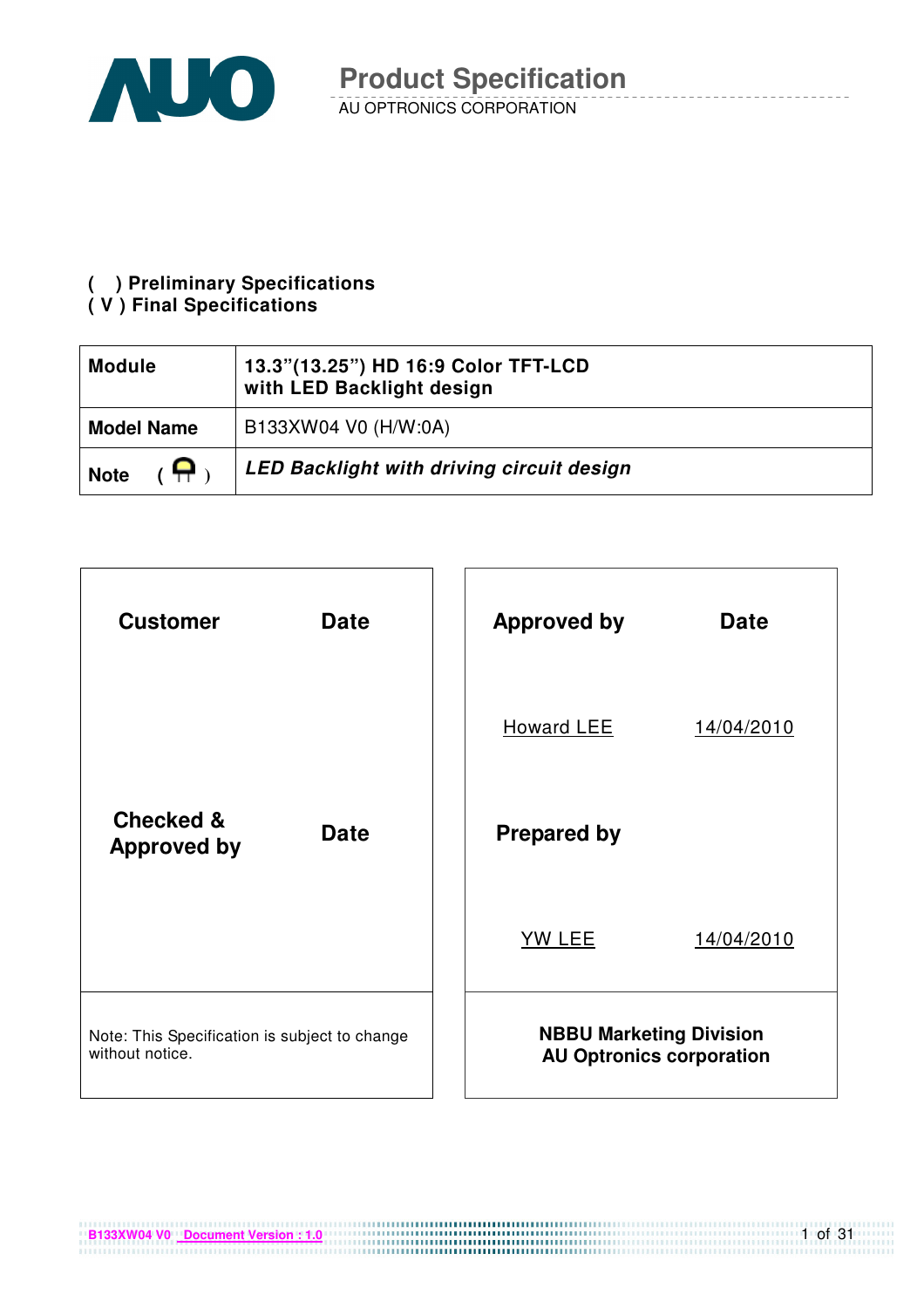

# **Contents**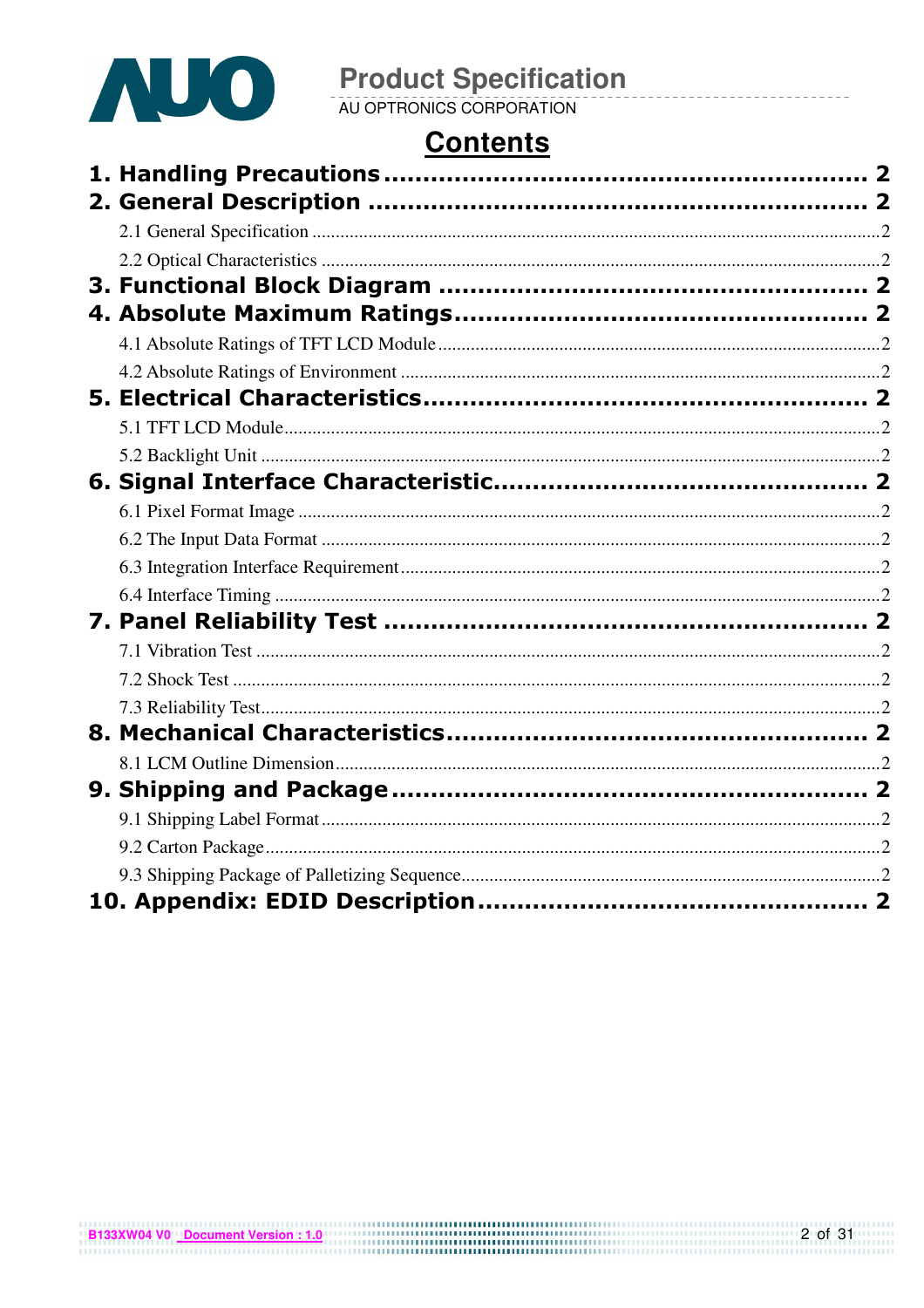

AU OPTRONICS CORPORATION

# **Record of Revision**

|     | <b>Version and Date</b> | Page | Old description            | <b>New Description</b> | Remark |
|-----|-------------------------|------|----------------------------|------------------------|--------|
| 0.1 | 2009/12/3               | All  | First Edition for Customer |                        |        |
| 1.0 | 2010/04/14              | All  | Final Edition for Customer |                        |        |
|     |                         |      |                            |                        |        |
|     |                         |      |                            |                        |        |
|     |                         |      |                            |                        |        |
|     |                         |      |                            |                        |        |
|     |                         |      |                            |                        |        |
|     |                         |      |                            |                        |        |
|     |                         |      |                            |                        |        |
|     |                         |      |                            |                        |        |
|     |                         |      |                            |                        |        |
|     |                         |      |                            |                        |        |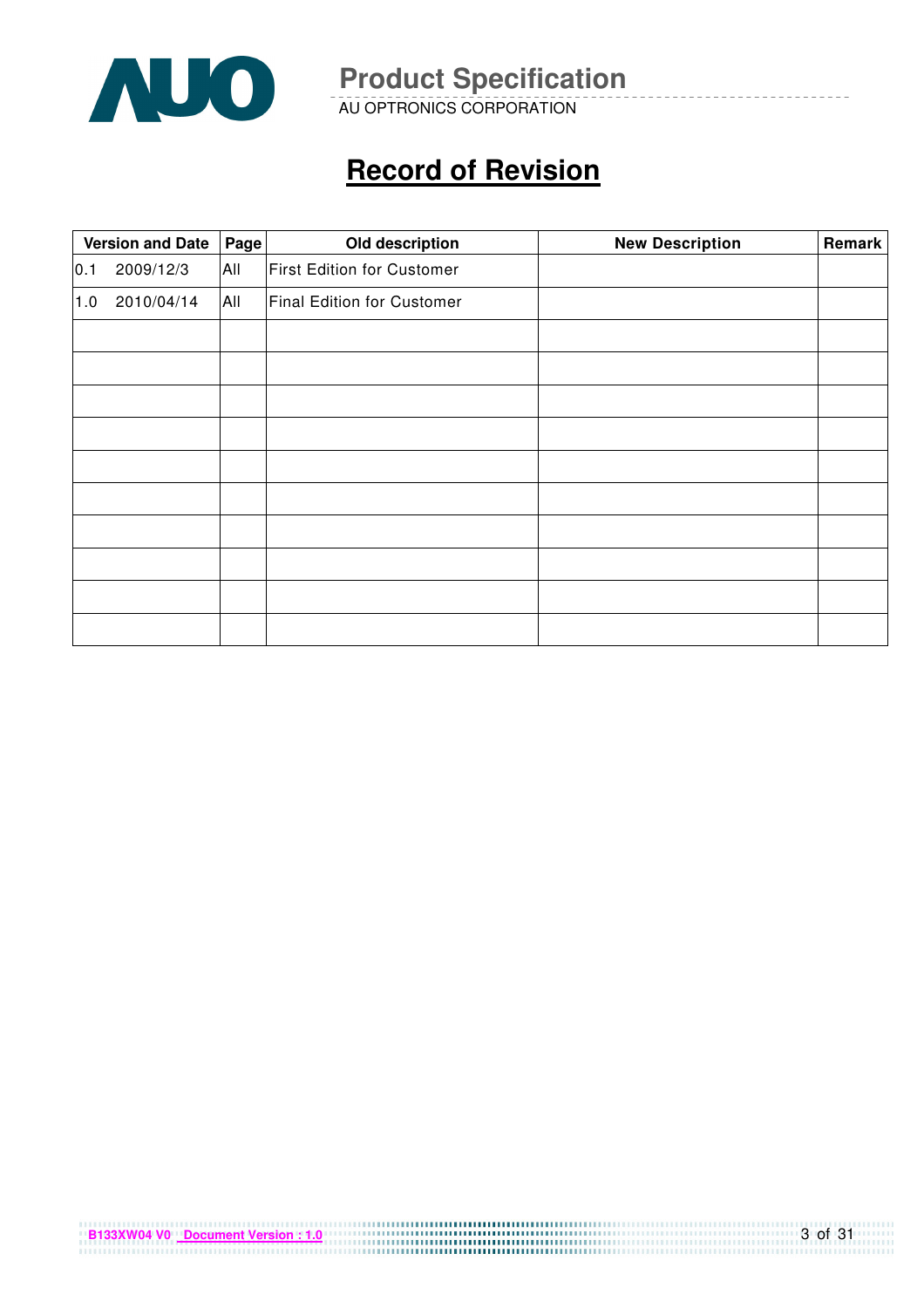

#### AU OPTRONICS CORPORATION

### **1. Handling Precautions**

- 1) Since front polarizer is easily damaged, pay attention not to scratch it.
- 2) Be sure to turn off power supply when inserting or disconnecting from input connector.
- 3) Wipe off water drop immediately. Long contact with water may cause discoloration or spots.
- 4) When the panel surface is soiled, wipe it with absorbent cotton or other soft cloth.
- 5) Since the panel is made of glass, it may break or crack if dropped or bumped on hard surface.
- 6) Since CMOS LSI is used in this module, take care of static electricity and insure human earth when handling.
- 7) Do not open nor modify the Module Assembly.
- 8) Do not press the reflector sheet at the back of the module to any directions.
- 9) At the insertion or removal of the Signal Interface Connector, be sure not to rotate nor tilt the Interface Connector of the TFT Module.
- 11) After installation of the TFT Module into an enclosure (Notebook PC Bezel, for example), do not twist nor bend the TFT Module even momentary. At designing the enclosure, it should be taken into consideration that no bending/twisting forces are applied to the TFT Module from outside. Otherwise the TFT Module may be damaged.
- 12) Small amount of materials having no flammability grade is used in the LCD module. The LCD module should be supplied by power complied with requirements of Limited Power Source (IEC60950 or UL1950), or be applied exemption.
- 13) Disconnecting power supply before handling LCD modules, it can prevent electric shock, DO NOT TOUCH the electrode parts, cables, connectors and LED circuit part of TFT module that a LED light bar build in as a light source of back light unit. It can prevent electrostic breakdown.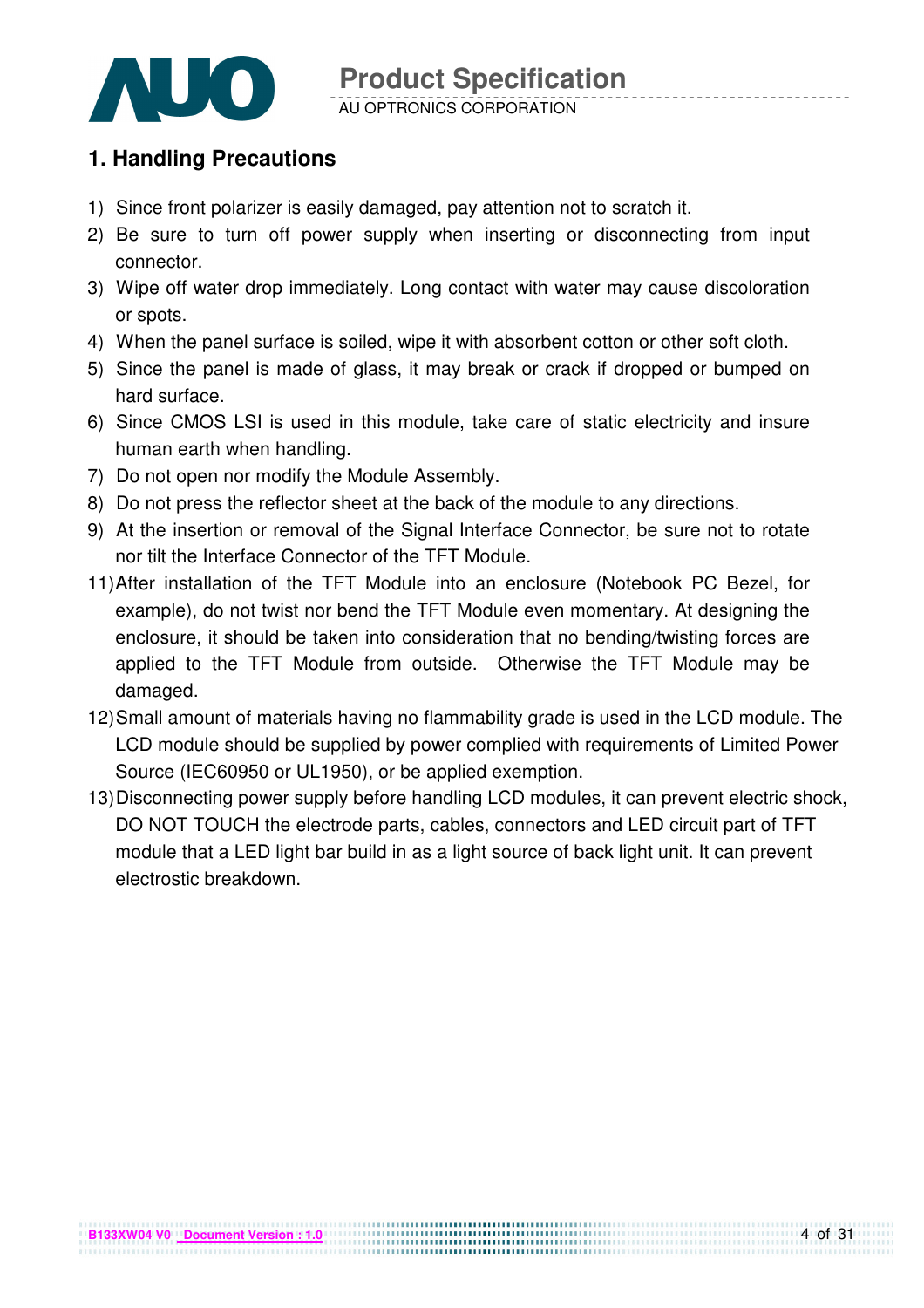

AU OPTRONICS CORPORATION

### **2. General Description**

B133XW04 V0 is a Color Active Matrix Liquid Crystal Display composed of a TFT LCD panel, a driver circuit, and LED backlight system. The screen format is intended to support the 16:9 HD, 1366(H) x768(V) screen and 262k colors (RGB 6-bits data driver) with LED backlight driving circuit. All input signals are LVDS interface compatible.

B133XW04 V0 is designed for a display unit of notebook style personal computer and industrial machine.

### **2.1 General Specification**

The following items are characteristics summary on the table at 25  $\degree$ C condition:

| <b>Items</b>                                               | <b>Unit</b>            | <b>Specifications</b>                                      |                                        |       |       |  |
|------------------------------------------------------------|------------------------|------------------------------------------------------------|----------------------------------------|-------|-------|--|
| Screen Diagonal                                            | [mm]                   | 13.3W"(13.25)                                              |                                        |       |       |  |
| <b>Active Area</b>                                         | [mm]                   | 293.42 x 164.97                                            |                                        |       |       |  |
| Pixels H x V                                               |                        | 1366 x 3(RGB) x 768                                        |                                        |       |       |  |
| <b>Pixel Pitch</b>                                         | [mm]                   | 0.2148 x 0.2148                                            |                                        |       |       |  |
| <b>Pixel Format</b>                                        |                        | R.G.B. Vertical Stripe                                     |                                        |       |       |  |
| Display Mode                                               |                        | Normally White                                             |                                        |       |       |  |
| White Luminance (ILED=20mA)<br>(Note: ILED is LED current) | $\lceil cd/m^2 \rceil$ | 200 typ. (5 points average)<br>170 min. (5 points average) |                                        |       |       |  |
| <b>Luminance Uniformity</b>                                |                        | 1.25 max. $(5 \text{ points})$                             |                                        |       |       |  |
| <b>Contrast Ratio</b>                                      |                        | 500 typ                                                    |                                        |       |       |  |
| Response Time                                              | [ms]                   | 8 typ / 16 Max                                             |                                        |       |       |  |
| Nominal Input Voltage VDD                                  | [Volt]                 | $+3.3$ typ.                                                |                                        |       |       |  |
| <b>Power Consumption</b>                                   | [Watt]                 |                                                            | 4.0 max. (Include Logic and Blu power) |       |       |  |
| Weight                                                     | [Grams]                | 350 max.                                                   |                                        |       |       |  |
| <b>Physical Size</b>                                       | [mm]                   |                                                            | Min.                                   | Typ.  | Max.  |  |
| <b>Include bracket</b>                                     |                        | Length                                                     |                                        | 307.6 | 308.1 |  |
|                                                            |                        | Width                                                      |                                        | 183.1 | 183.6 |  |
|                                                            |                        | <b>Thickness</b>                                           | $---$                                  |       | 5.2   |  |
| <b>Electrical Interface</b>                                |                        | 1 channel LVDS                                             |                                        |       |       |  |
| <b>Glass Thickness</b>                                     | [mm]                   | 0.5                                                        |                                        |       |       |  |
| <b>Surface Treatment</b>                                   |                        | Glare, Hardness 3H                                         |                                        |       |       |  |
| <b>Support Color</b>                                       |                        |                                                            | 262K colors (RGB 6-bit)                |       |       |  |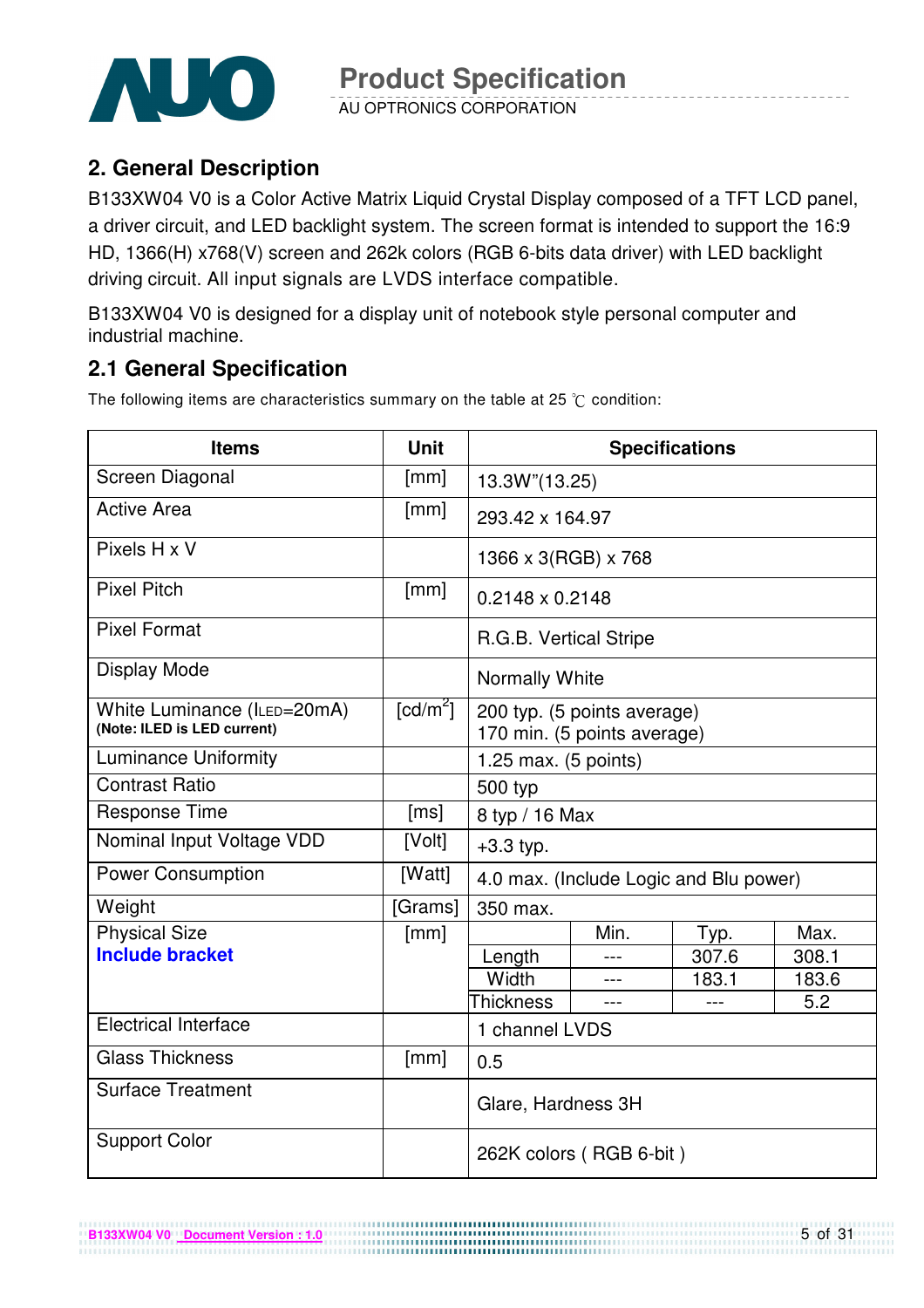

AU OPTRONICS CORPORATION

| Temperature Range<br>Operating | $\mathsf{I}^\circ\mathsf{C}$  | 0 to $+50$             |
|--------------------------------|-------------------------------|------------------------|
| Storage (Non-Operating)        | $\mathsf{I}^\circ\mathsf{Cl}$ | $-20$ to $+60$         |
| <b>RoHS Compliance</b>         |                               | <b>RoHS Compliance</b> |

### **2.2 Optical Characteristics**

The optical characteristics are measured under stable conditions at 25°C (Room Temperature) :

| Item                                     |              | <b>Symbol</b> | <b>Conditions</b>                                  | Min.  | Typ.  | Max.  | <b>Unit</b>     | <b>Note</b> |
|------------------------------------------|--------------|---------------|----------------------------------------------------|-------|-------|-------|-----------------|-------------|
| <b>White Luminance</b><br>ILED=20mA      |              |               | 5 points average                                   | 170   | 200   | ---   | $\text{cd/m}^2$ | 1, 4, 5.    |
|                                          |              | $\theta$ R    | Horizontal<br>(Right)                              | 40    | 45    |       |                 |             |
| <b>Viewing Angle</b>                     |              | $\theta_L$    | $CR = 10$<br>(Left)                                | 40    | 45    | ---   |                 |             |
|                                          |              | ψн            | <b>Vertical</b><br>(Upper)<br>$CR = 10$<br>(Lower) | 10    | 15    | ---   | degree          | 4, 9        |
|                                          |              | $\phi_L$      |                                                    | 30    | 35    | ---   |                 |             |
| Luminance<br><b>Uniformity</b>           |              | $\delta$ 5P   | <b>5 Points</b>                                    | ---   | ---   | 1.25  |                 | 1, 3, 4     |
| <b>Contrast Ratio</b>                    |              | <b>CR</b>     |                                                    | 400   | 500   | ---   |                 | 4, 6        |
| <b>Cross talk</b>                        |              | $\%$          |                                                    | ---   | ---   | 4     |                 | 4, 7        |
| <b>Response Time</b>                     |              | $T_{\rm RT}$  | <b>Rising + Falling</b>                            |       | 8     | 16    | msec            | 4, 8        |
|                                          | <b>Red</b>   | <b>Rx</b>     |                                                    | 0.555 | 0.585 | 0.615 |                 |             |
|                                          |              | <b>Ry</b>     |                                                    | 0.310 | 0.340 | 0.370 |                 |             |
|                                          | <b>Green</b> | Gx            |                                                    | 0.295 | 0.325 | 0.355 |                 |             |
| Color /                                  |              | Gy            |                                                    | 0.525 | 0.555 | 0.585 |                 |             |
| <b>Chromaticity</b><br><b>Coodinates</b> | <b>Blue</b>  | <b>Bx</b>     | <b>CIE 1931</b>                                    | 0.125 | 0.155 | 0.185 | ---             | 4           |
|                                          |              | <b>By</b>     |                                                    | 0.115 | 0.145 | 0.175 |                 |             |
|                                          |              | <b>Wx</b>     |                                                    | 0.283 | 0.313 | 0.343 |                 |             |
|                                          | <b>White</b> | <b>Wy</b>     |                                                    | 0.299 | 0.329 | 0.359 |                 |             |
| <b>NTSC</b>                              |              | $\%$          |                                                    | ----  | 45    | ----  |                 |             |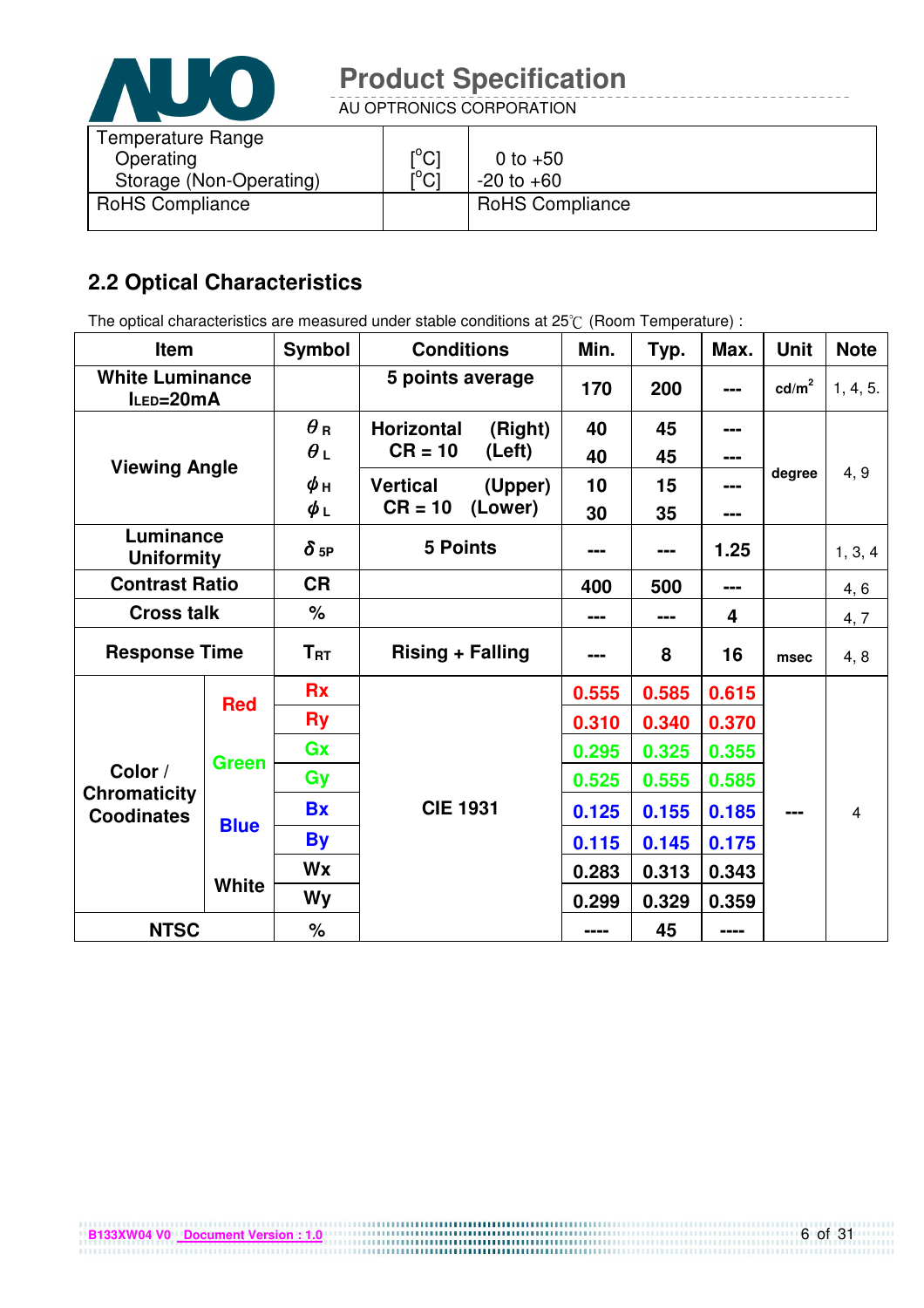

AU OPTRONICS CORPORATION

**Note 1**: 5 points position (Ref: Active area)



**Note 2**: 13 points position (Ref: Active area)



**Note 3**: The luminance uniformity of 5 or13 points is defined by dividing the maximum luminance values by the minimum test point luminance

|                           |  | Maximum Brightness of five points     |
|---------------------------|--|---------------------------------------|
| $\delta$ w <sub>5</sub> = |  | Minimum Brightness of five points     |
|                           |  | Maximum Brightness of thirteen points |
| $\delta$ W13              |  | Minimum Brightness of thirteen points |

#### **Note 4**: Measurement method

The LCD module should be stabilized at given temperature for 30 minutes to avoid abrupt temperature change during measuring. In order to stabilize the luminance, the measurement should be executed after lighting

7 of 31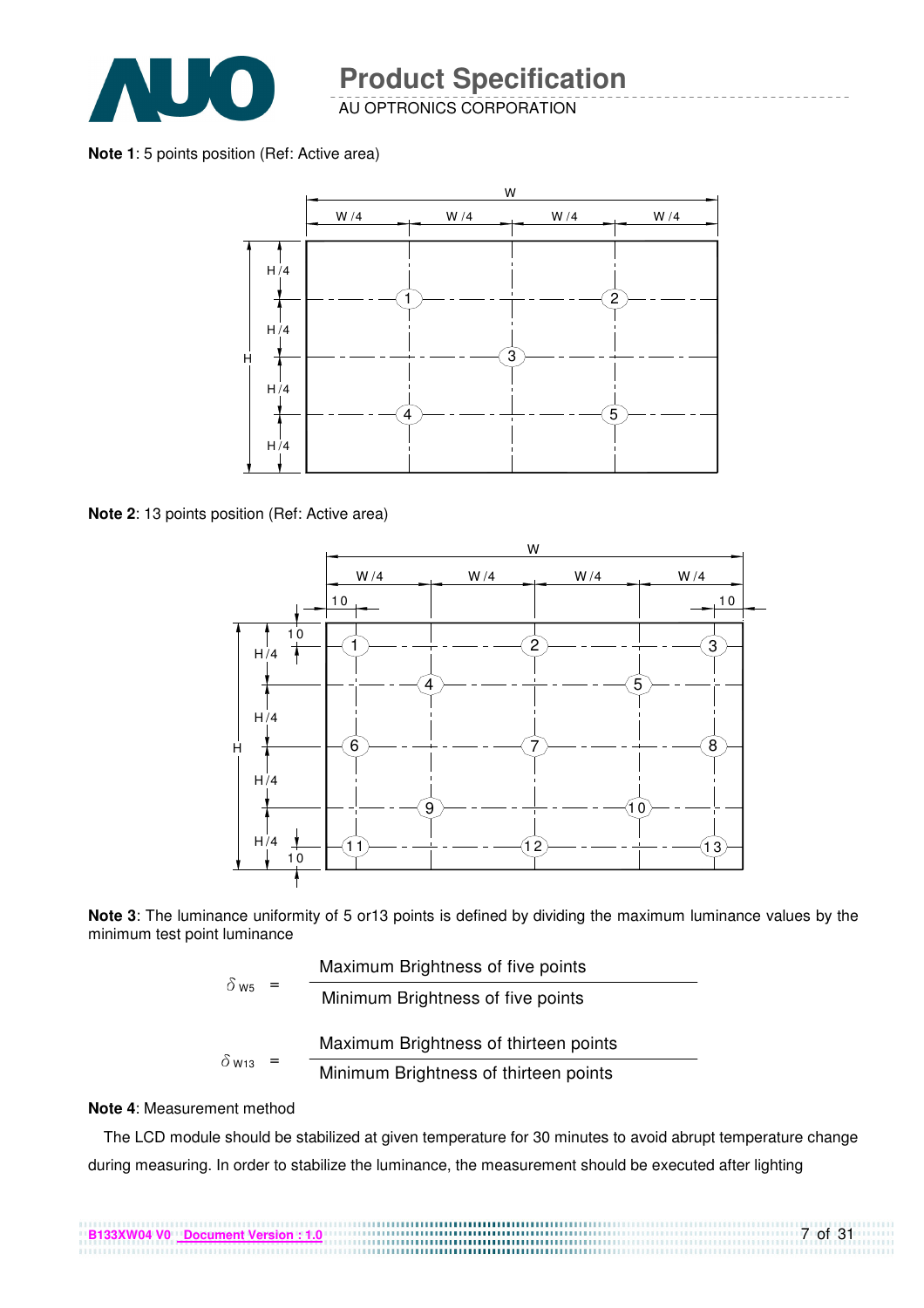

AU OPTRONICS CORPORATION

Backlight for 30 minutes in a stable, windless and dark room, and it should be measured in the center of screen.



Center of the screen

**Note 5** : Definition of Average Luminance of White (Y<sub>L</sub>):

Measure the luminance of gray level 63 at 5 points  $Y_L = [L (1) + L (2) + L (3) + L (4) + L (5)] / 5$ L (x) is corresponding to the luminance of the point X at Figure in Note (1).

#### **Note 6** : Definition of contrast ratio:

Contrast ratio is calculated with the following formula.

Contrast ratio  $(CR)$ = Brightness on the "White" state Brightness on the "Black" state

**Note 7** : Definition of Cross Talk (CT)

 $CT = |Y_B - Y_A| / Y_A \times 100$  (%)

Where

 $Y_A$  = Luminance of measured location without gray level 0 pattern (cd/m<sub>2</sub>)

.................................

 $Y_B =$  Luminance of measured location with gray level 0 pattern (cd/m2)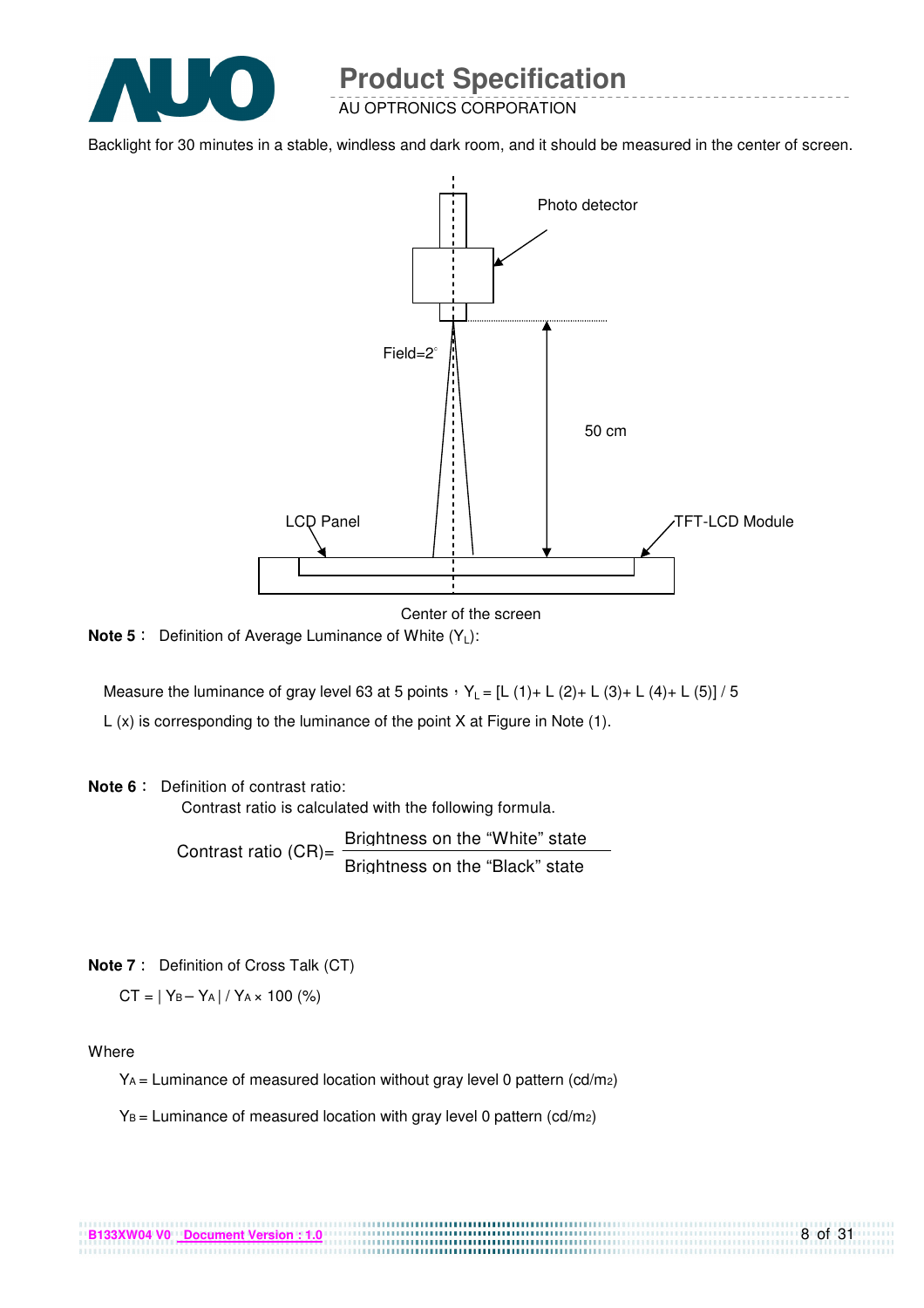

AU OPTRONICS CORPORATION



**Note 8**: Definition of response time:

The output signals of BM-7 or equivalent are measured when the input signals are changed from "Black" to "White" (falling time) and from "White" to "Black" (rising time), respectively. The response time interval between the 10% and 90% of amplitudes. Refer to figure as below.

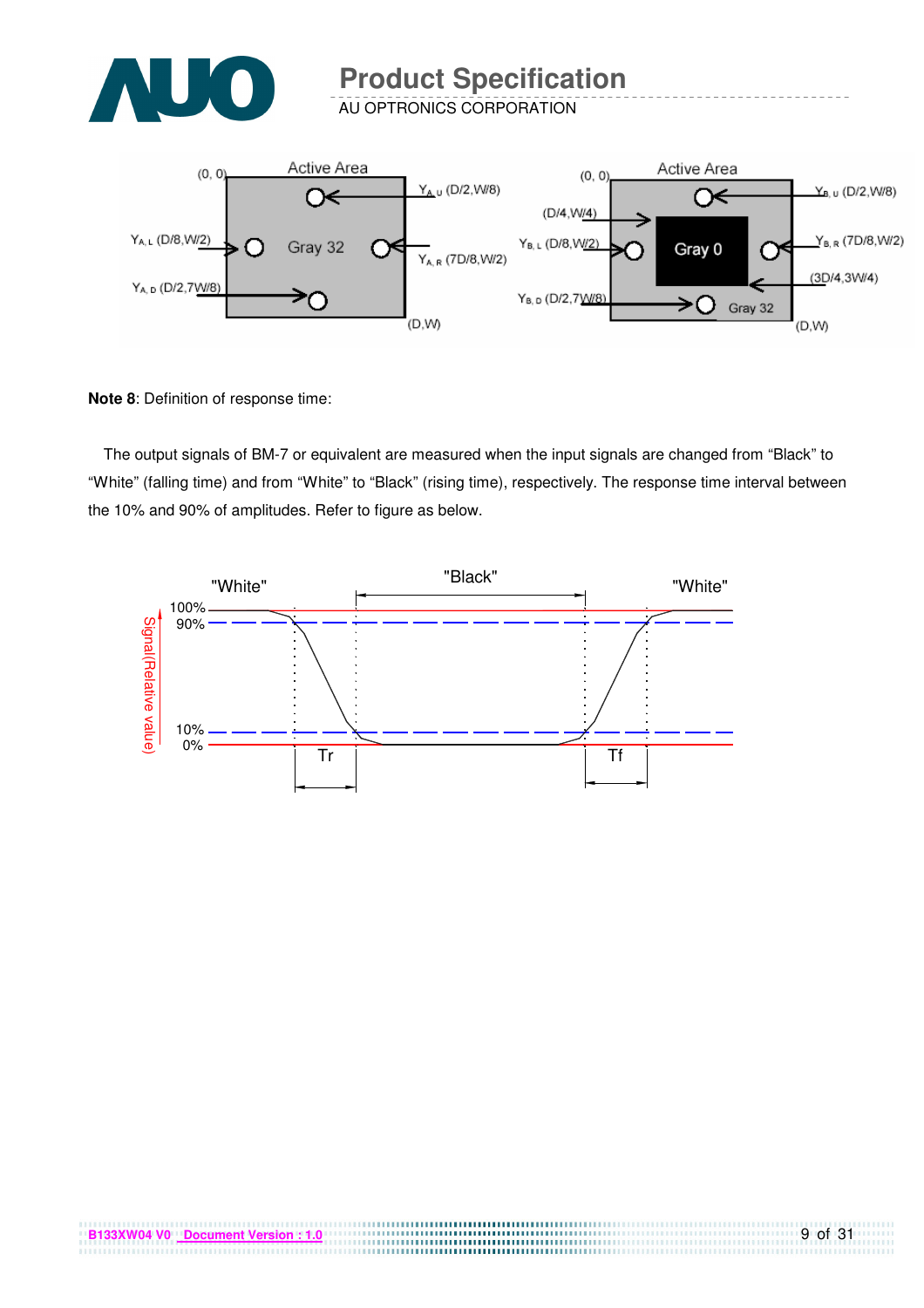

AU OPTRONICS CORPORATION

#### **Note 9**. Definition of viewing angle

Viewing angle is the measurement of contrast ratio  $\geq$  10, at the screen center, over a 180° horizontal and 180° vertical range (off-normal viewing angles). The 180° viewing angle range is broken down as follows; 90° (θ) horizontal left and right and 90° (Φ) vertical, high (up) and low (down). The measurement direction is typically perpendicular to the display surface with the screen rotated about its center to develop the desired measurement viewing angle.

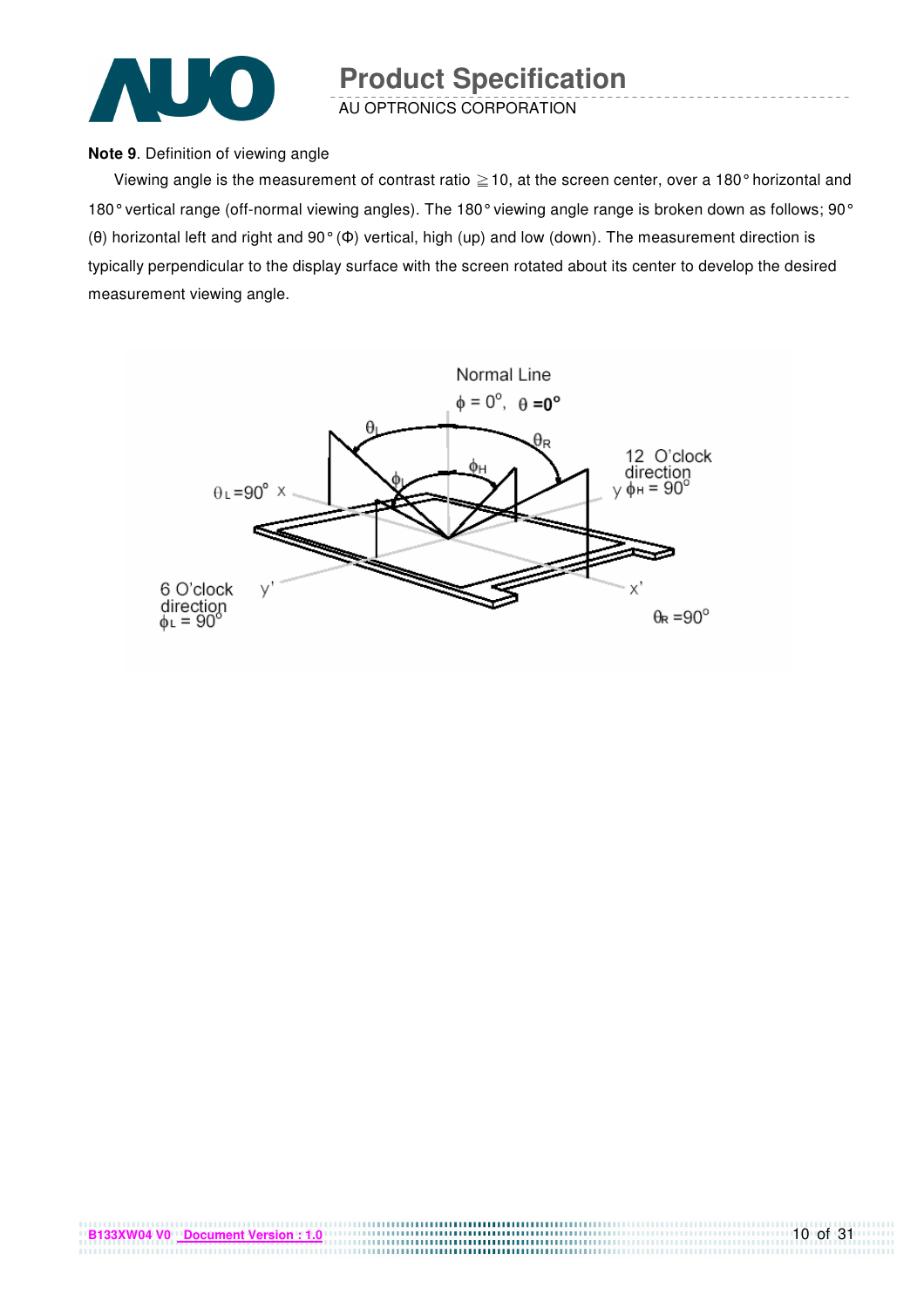

AU OPTRONICS CORPORATION

# **3. Functional Block Diagram**

The following diagram shows the functional block of the 13.3 inches wide Color TFT/LCD 40 Pin one channel Module

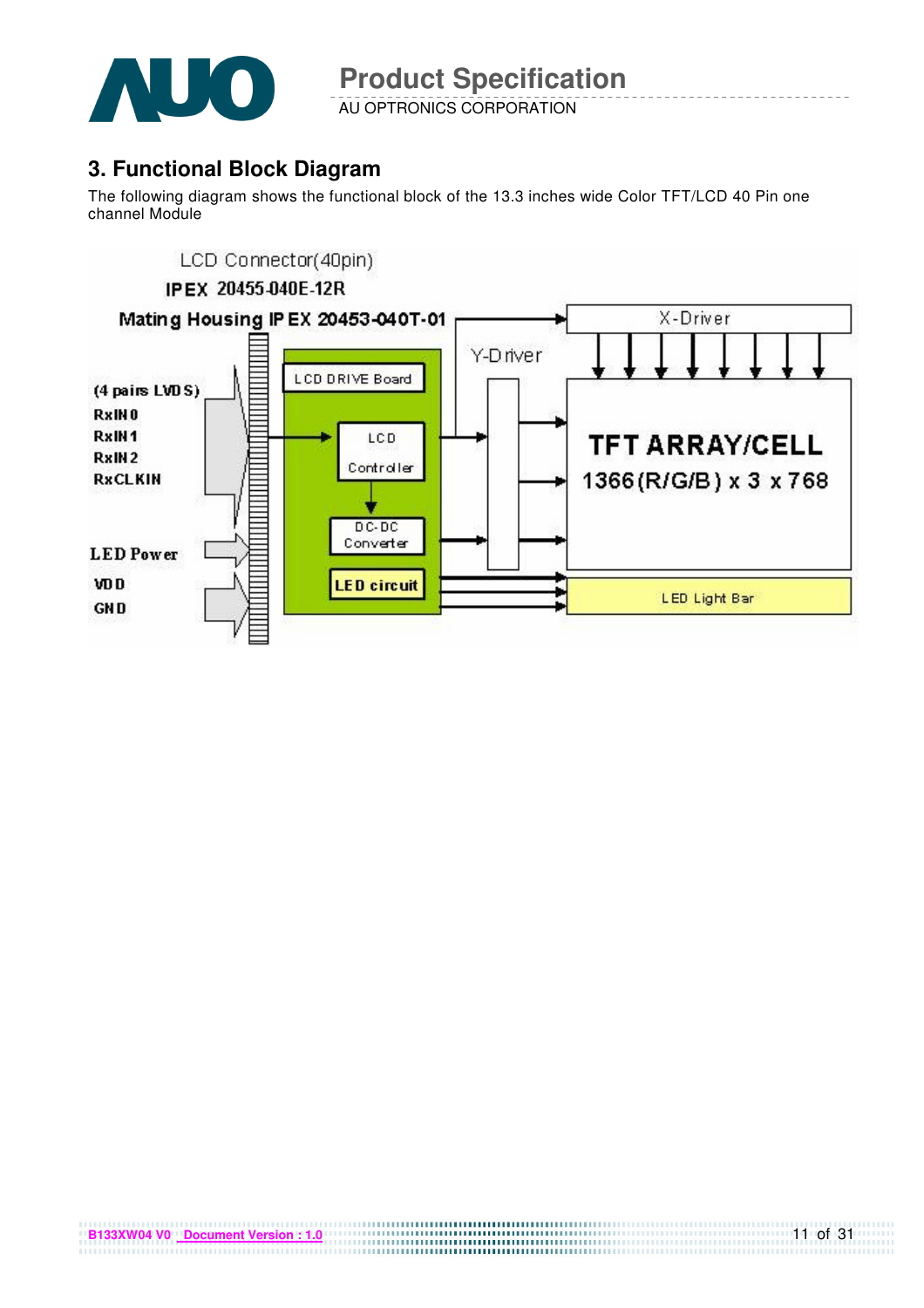

AU OPTRONICS CORPORATION

### **4. Absolute Maximum Ratings**

An absolute maximum rating of the module is as following:

#### **4.1 Absolute Ratings of TFT LCD Module**

| Item                    | Svmbol | Min  | <b>Max</b> | Unit   | Conditions   |
|-------------------------|--------|------|------------|--------|--------------|
| Logic/LCD Drive Voltage | Vin    | -0.3 | +4.U       | [Volt] | Note<br>ے, ا |

#### **4.2 Absolute Ratings of Environment**

| <b>Item</b>                  | Symbol     | Min   | Max   | Unit                                    | <b>Conditions</b> |
|------------------------------|------------|-------|-------|-----------------------------------------|-------------------|
| <b>Operating Temperature</b> | TOP        |       | $+50$ | $\mathsf{I}^\circ\mathsf{C} \mathsf{I}$ | Note 4            |
| <b>Operation Humidity</b>    | <b>HOP</b> | 5     | 95    | [%RH]                                   | Note 4            |
| Storage Temperature          | TST        | $-20$ | $+60$ | $\mathsf{I}^{\circ}$ Cl                 | Note 4            |
| <b>Storage Humidity</b>      | HST        | 5     | 95    | [%RH]                                   | Note 4            |

Note 1: At Ta (25°C)

Note 2: Permanent damage to the device may occur if exceed maximum values

Note 3: LED specification refer to section 5.2

Note 4: For quality performance, please refer to AUO IIS (Incoming Inspection Standard).



....................................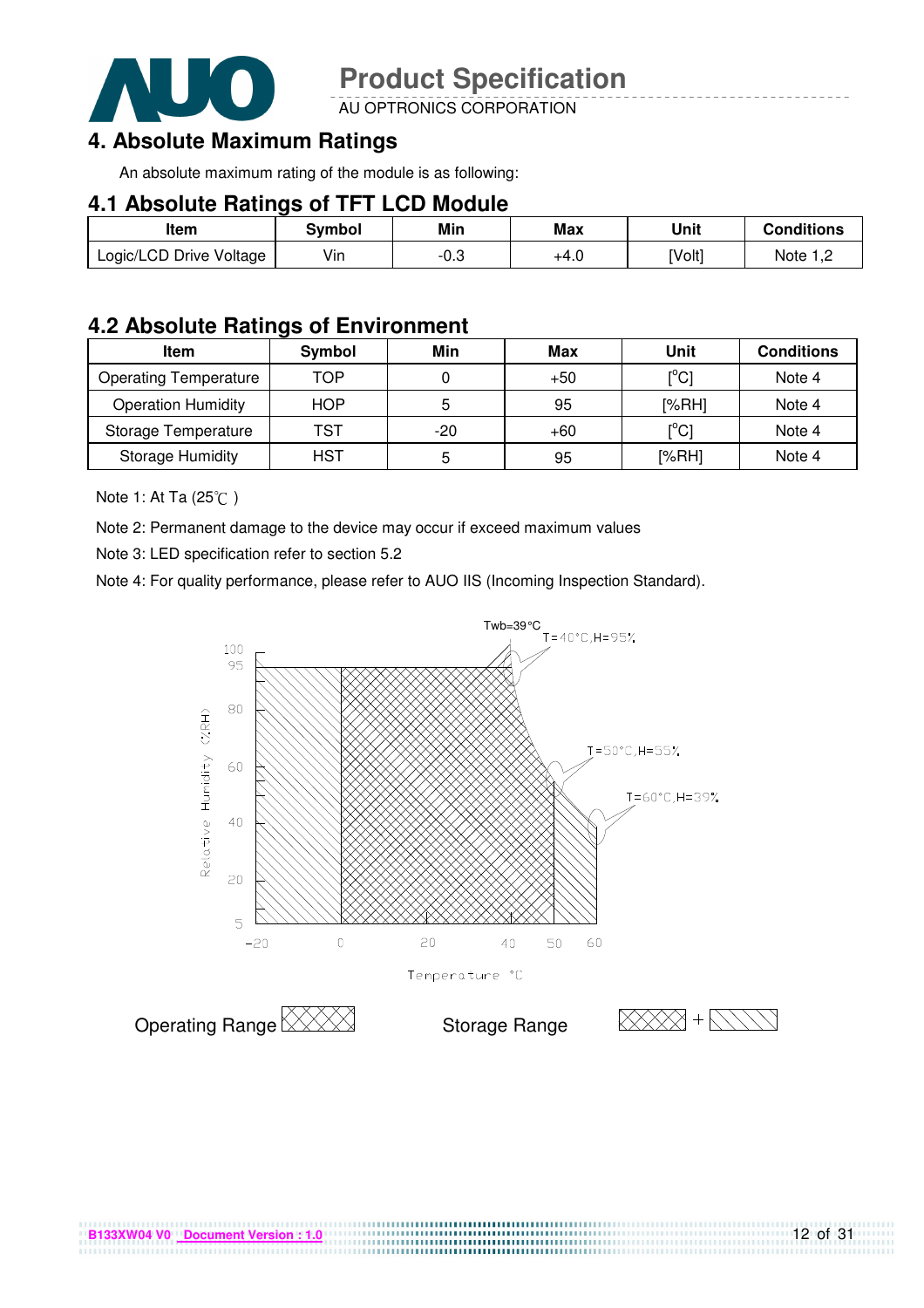AU OPTRONICS CORPORATION

### **5. Electrical Characteristics**

### **5.1 TFT LCD Module**

#### **5.1.1 Power Specification**

Input power specifications are as follows;

The power specification are measured under  $25^{\circ}$ C and frame frenquency under 60Hz

| <b>Symble</b> | <b>Parameter</b>                                      | <b>Min</b>               | <b>Typ</b> | <b>Max</b> | <b>Units</b>  | <b>Note</b> |
|---------------|-------------------------------------------------------|--------------------------|------------|------------|---------------|-------------|
| <b>VDD</b>    | Logic/LCD Drive<br>Voltage                            | 3.0                      | 3.3        | 3.6        | [Volt]        |             |
| <b>PDD</b>    | <b>VDD Power</b>                                      | $\overline{\phantom{a}}$ |            | 0.8        | [Watt]        | Note 1      |
| <b>IDD</b>    | <b>IDD Current</b>                                    |                          |            | 242        | [mA]          | Note 1      |
| <b>IRush</b>  | <b>Inrush Current</b>                                 |                          |            | 2000       | [mA]          | Note 2      |
| <b>VDDrp</b>  | Allowable<br>Logic/LCD Drive<br><b>Ripple Voltage</b> |                          |            | 100        | [mV]<br>$p-p$ |             |

Note 1 : Maximum Measurement Condition : Black Pattern at 3.3V driving voltage. ( $P_{max}=V_{3.3} \times I_{black}$ )

Note 2: Measure Condition

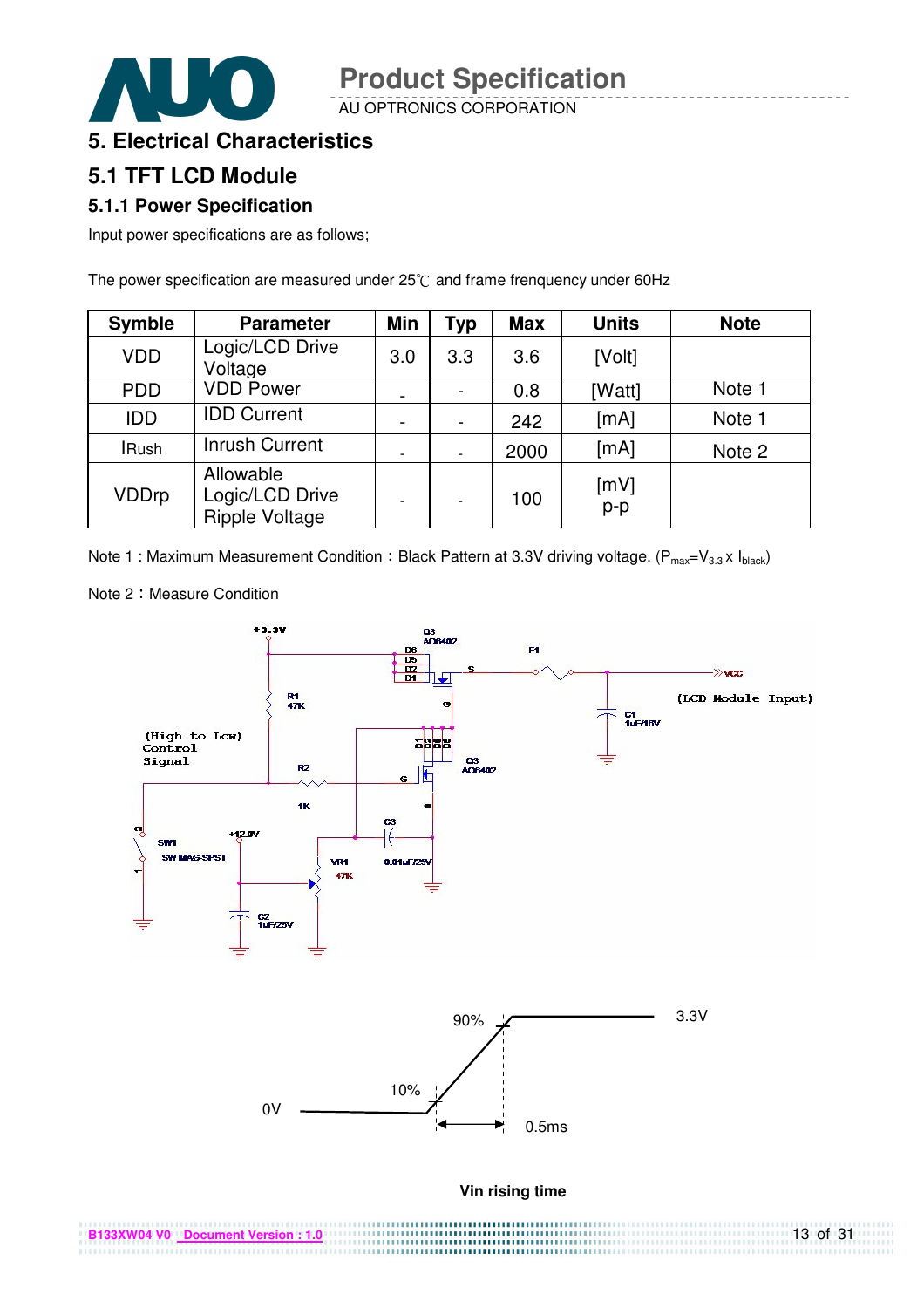

AU OPTRONICS CORPORATION

#### **5.1.2 Signal Electrical Characteristics**

Input signals shall be low or High-impedance state when VDD is off.

| <b>Parameter</b>           | <b>Condition</b>                                 | <b>Min</b> | <b>Max</b> | <b>Unit</b> |
|----------------------------|--------------------------------------------------|------------|------------|-------------|
| $\mathsf{V}_{\mathsf{TH}}$ | Differential Input High<br>Threshold (Vcm=+1.2V) |            | 100        | [mV]        |
| $\mathsf{V}_{\mathsf{TL}}$ | Differential Input Low<br>Threshold (Vcm=+1.2V)  | $-100$     |            | [mV]        |
| $ V_{ID} $                 | Differential Input<br>Voltage                    | 100        | 600        | [mV]        |
| $\mathsf{V}_{\mathsf{CM}}$ | <b>Differential Input</b><br>Common Mode Voltage | 1.125      | 1.375      | [V]         |

Signal electrical characteristics are as follows;

Note: LVDS Signal Waveform

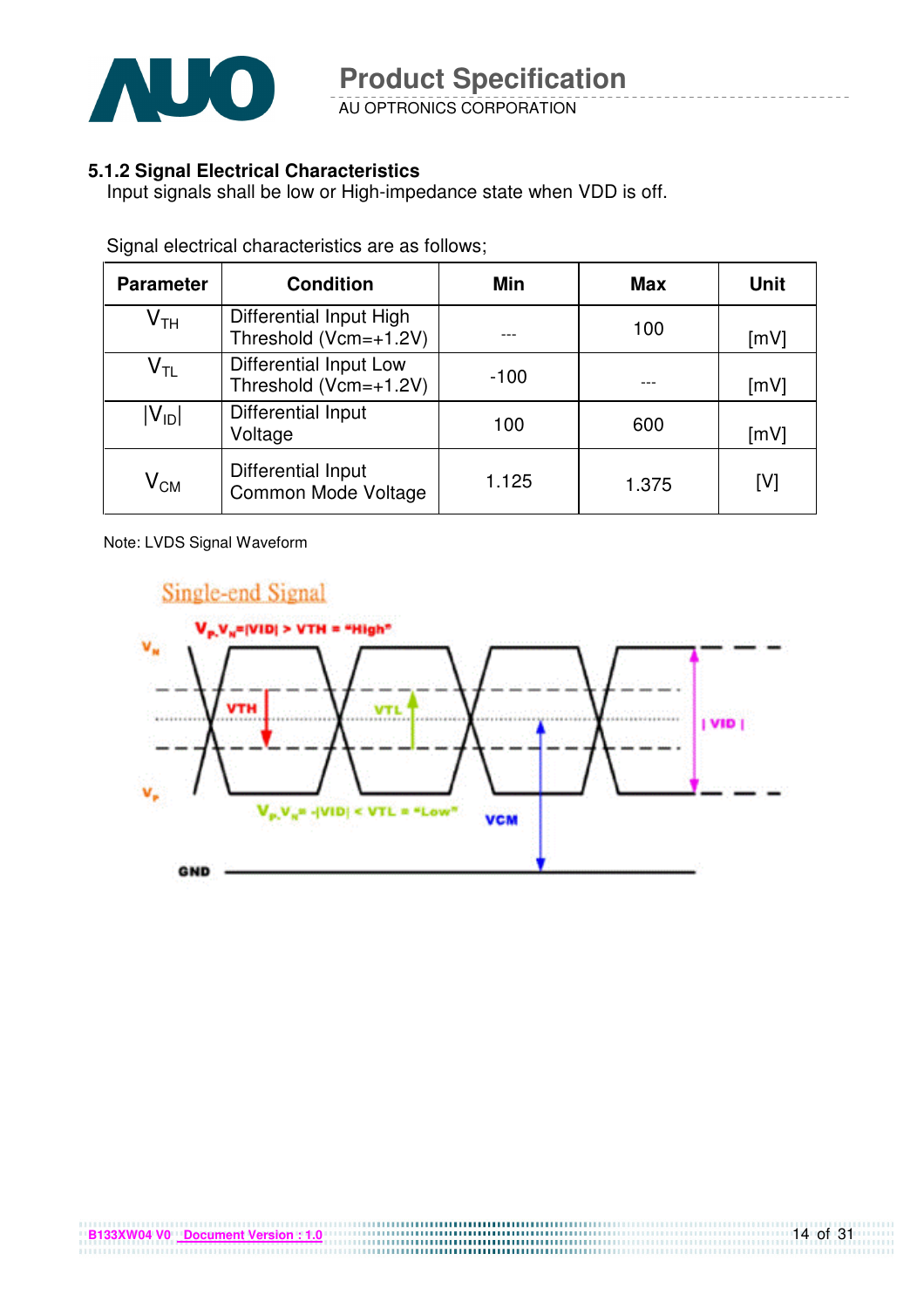

AU OPTRONICS CORPORATION

#### **5.2.1 LED characteristics**

| <b>Parameter</b>                      | Symbol      | Min                      | Typ | <b>Max</b>               | <b>Units</b> | <b>Condition</b>                           |
|---------------------------------------|-------------|--------------------------|-----|--------------------------|--------------|--------------------------------------------|
| <b>Backlight Power</b><br>Consumption | <b>PLED</b> | $\overline{\phantom{0}}$ | ٠   | 2.2                      | [Watt]       | $(Ta=25^{\circ}C)$ , Note 1<br>Vin =12V    |
| <b>LED Life-Time</b>                  | N/A         | 10,000                   | ۰   | $\overline{\phantom{0}}$ | Hour         | $(Ta=25^{\circ}C)$ , Note 2<br>$I_F=20$ mA |

**Note 1:** Calculator value for reference P<sub>LED</sub> = VF (Normal Distribution) \* IF (Normal Distribution) / Efficiency **Note 2:** The LED life-time define as the estimated time to 50% degradation of initial luminous.

#### **5.2.2 Backlight input signal characteristics**

**B133XW04 V0** Document Version : 0.1

| <b>Parameter</b>                             | <b>Symbol</b>  | <b>Min</b> | <b>Typ</b> | <b>Max</b> | <b>Units</b> | Remark                 |
|----------------------------------------------|----------------|------------|------------|------------|--------------|------------------------|
| <b>LED Power Supply</b>                      | <b>VLED</b>    | 6.0        | 12.0       | 21.0       | [Volt]       |                        |
| <b>LED Enable Input</b><br><b>High Level</b> | VLED EN        | 2.5        |            | 5.5        | [Volt]       |                        |
| <b>LED Enable Input</b><br>Low Level         |                |            |            | 0.8        | [Volt]       | Define as              |
| <b>PWM Logic Input</b><br><b>High Level</b>  |                | 2.5        |            | 5.5        | [Volt]       | Connector<br>Interface |
| <b>PWM Logic Input</b><br>Low Level          | <b>VPWM EN</b> |            |            | 0.8        | [Volt]       | $(Ta=25^{\circ}C)$     |
| <b>PWM Input Frequency</b>                   | <b>FPWM</b>    | 100        |            | 20K        | Hz           |                        |
| <b>PWM Duty Ratio</b>                        | Duty           | 5          | --         | 100        | $\%$         |                        |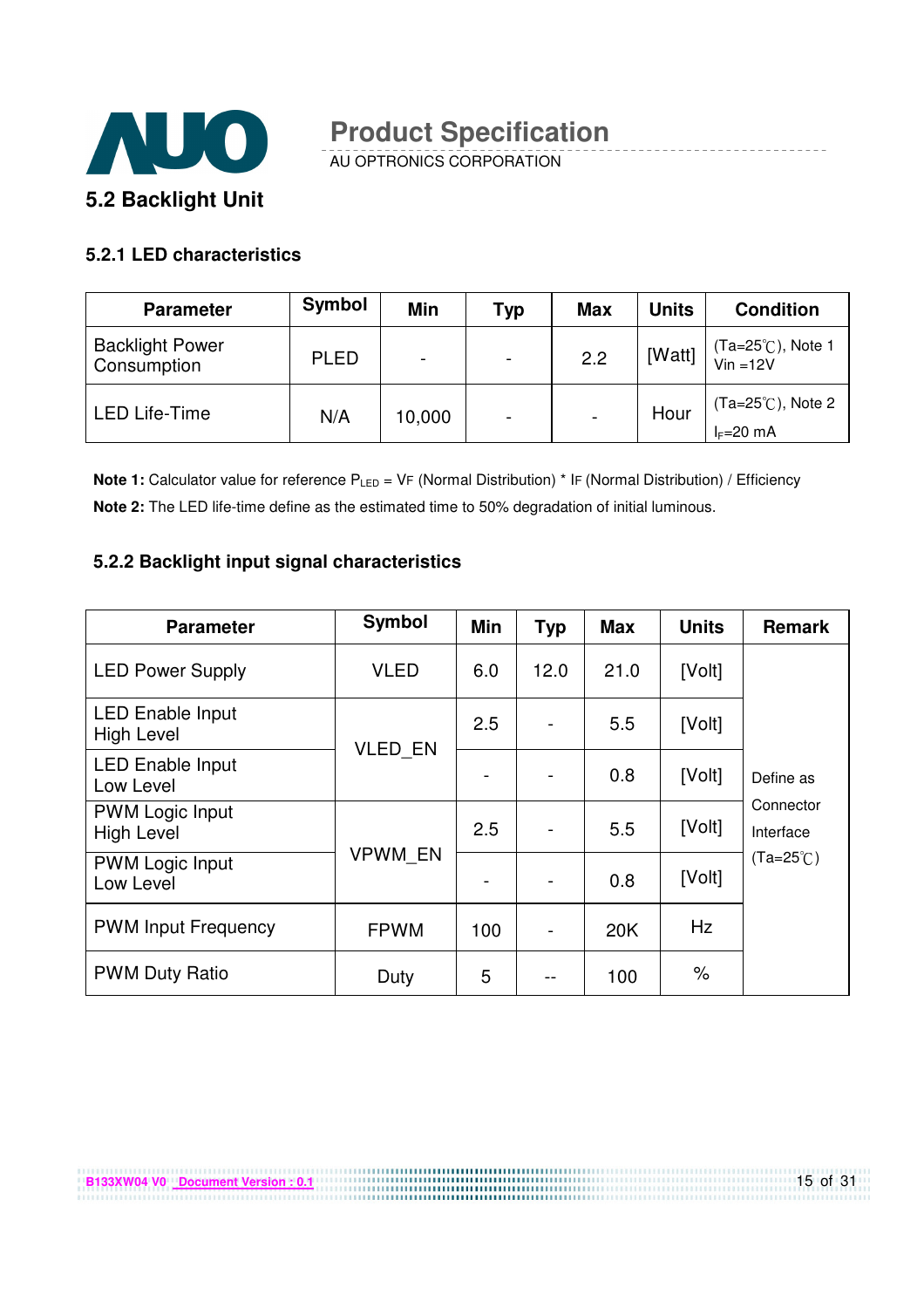

AU OPTRONICS CORPORATION **Product Specification** 

# **6. Signal Interface Characteristic**

### **6.1 Pixel Format Image**

Following figure shows the relationship of the input signals and LCD pixel format.

**B133XW04 V0** Document Version : 0.1

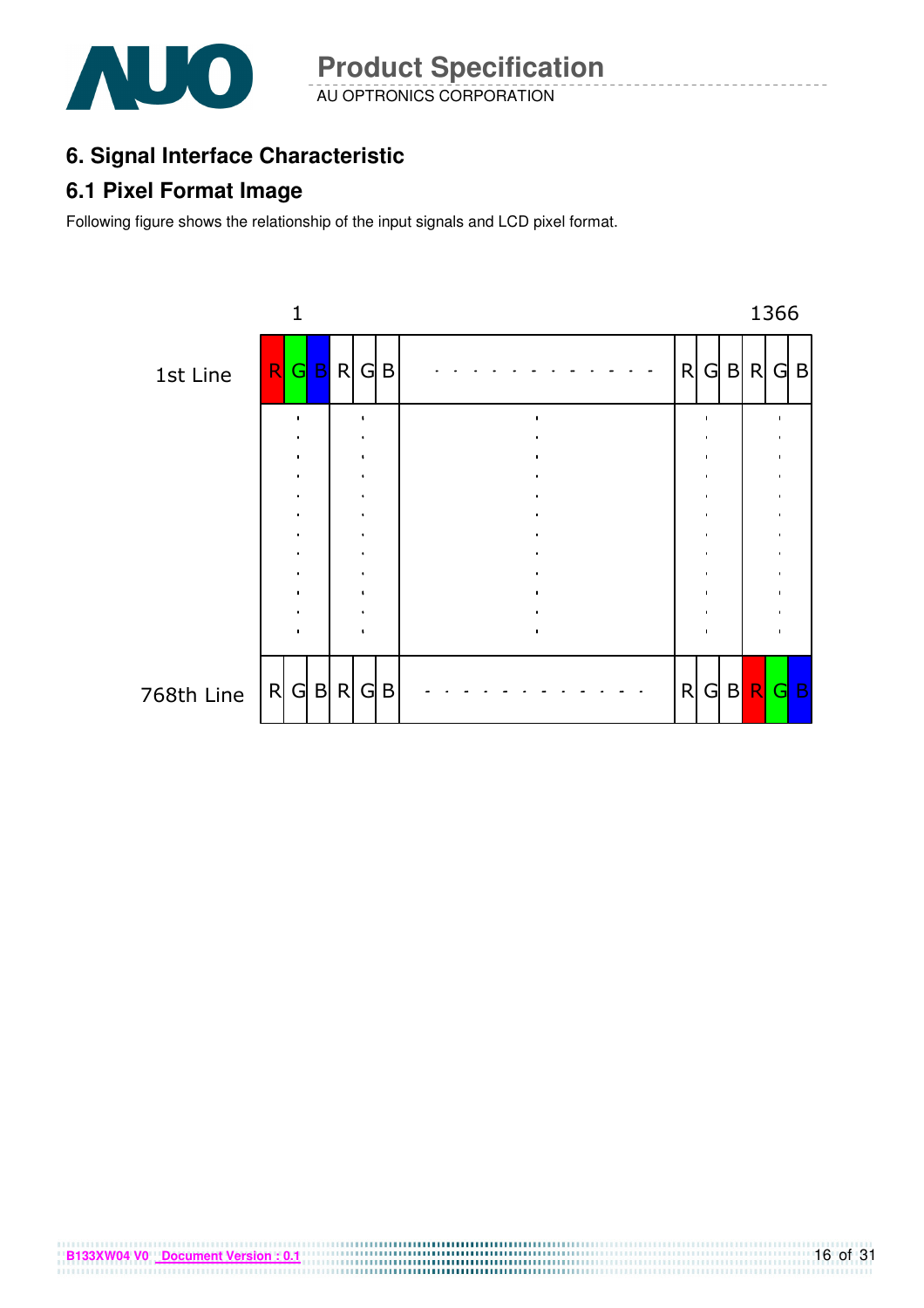

AU OPTRONICS CORPORATION

### **6.2 The Input Data Format**



| <b>Signal Name</b>          | <b>Description</b>                             |                                                                                                                                                                         |
|-----------------------------|------------------------------------------------|-------------------------------------------------------------------------------------------------------------------------------------------------------------------------|
| R <sub>5</sub>              | Red Data 5 (MSB)                               | Red-pixel Data                                                                                                                                                          |
| R <sub>4</sub>              | Red Data 4                                     | Each red pixel's brightness data consists of                                                                                                                            |
| R <sub>3</sub>              | Red Data 3                                     | these 6 bits pixel data.                                                                                                                                                |
| R <sub>2</sub>              | Red Data 2                                     |                                                                                                                                                                         |
| R <sub>1</sub>              | Red Data 1                                     |                                                                                                                                                                         |
| R <sub>0</sub>              | Red Data 0 (LSB)                               |                                                                                                                                                                         |
|                             | Red-pixel Data                                 |                                                                                                                                                                         |
| G <sub>5</sub>              | Green Data 5 (MSB)                             | Green-pixel Data                                                                                                                                                        |
| G <sub>4</sub>              | Green Data 4                                   | Each green pixel's brightness data consists of                                                                                                                          |
| G <sub>3</sub>              | Green Data 3                                   | these 6 bits pixel data.                                                                                                                                                |
| G <sub>2</sub>              | Green Data 2                                   |                                                                                                                                                                         |
| G1                          | Green Data 1                                   |                                                                                                                                                                         |
| G <sub>0</sub>              | Green Data 0 (LSB)                             |                                                                                                                                                                         |
|                             | Green-pixel Data                               |                                                                                                                                                                         |
| <b>B5</b>                   | Blue Data 5 (MSB)                              | <b>Blue-pixel Data</b>                                                                                                                                                  |
| <b>B4</b>                   | Blue Data 4                                    | Each blue pixel's brightness data consists of                                                                                                                           |
| B <sub>3</sub>              | Blue Data 3                                    | these 6 bits pixel data.                                                                                                                                                |
| <b>B2</b>                   | <b>Blue Data 2</b>                             |                                                                                                                                                                         |
| <b>B1</b><br>B <sub>0</sub> | <b>Blue Data 1</b>                             |                                                                                                                                                                         |
|                             | Blue Data 0 (LSB)                              |                                                                                                                                                                         |
|                             | <b>Blue-pixel Data</b>                         |                                                                                                                                                                         |
| <b>RxCLKIN</b>              | Data Clock                                     | The signal is used to strobe the pixel data and                                                                                                                         |
|                             |                                                | DE signals. All pixel data shall be valid at the                                                                                                                        |
|                             |                                                | falling edge when the DE signal is high.                                                                                                                                |
| DE                          | <b>Display Timing</b>                          | This signal is strobed at the falling edge of                                                                                                                           |
|                             |                                                |                                                                                                                                                                         |
|                             |                                                |                                                                                                                                                                         |
|                             |                                                |                                                                                                                                                                         |
| <b>VS</b><br><b>HS</b>      | <b>Vertical Sync</b><br><b>Horizontal Sync</b> | RxCLKIN. When the signal is high, the pixel<br>data shall be valid to be displayed.<br>The signal is synchronized to RxCLKIN.<br>The signal is synchronized to RxCLKIN. |

Note: Output signals from any system shall be low or High-impedance state when VDD is off.

**B133XW04 V0** Document Version : 0.1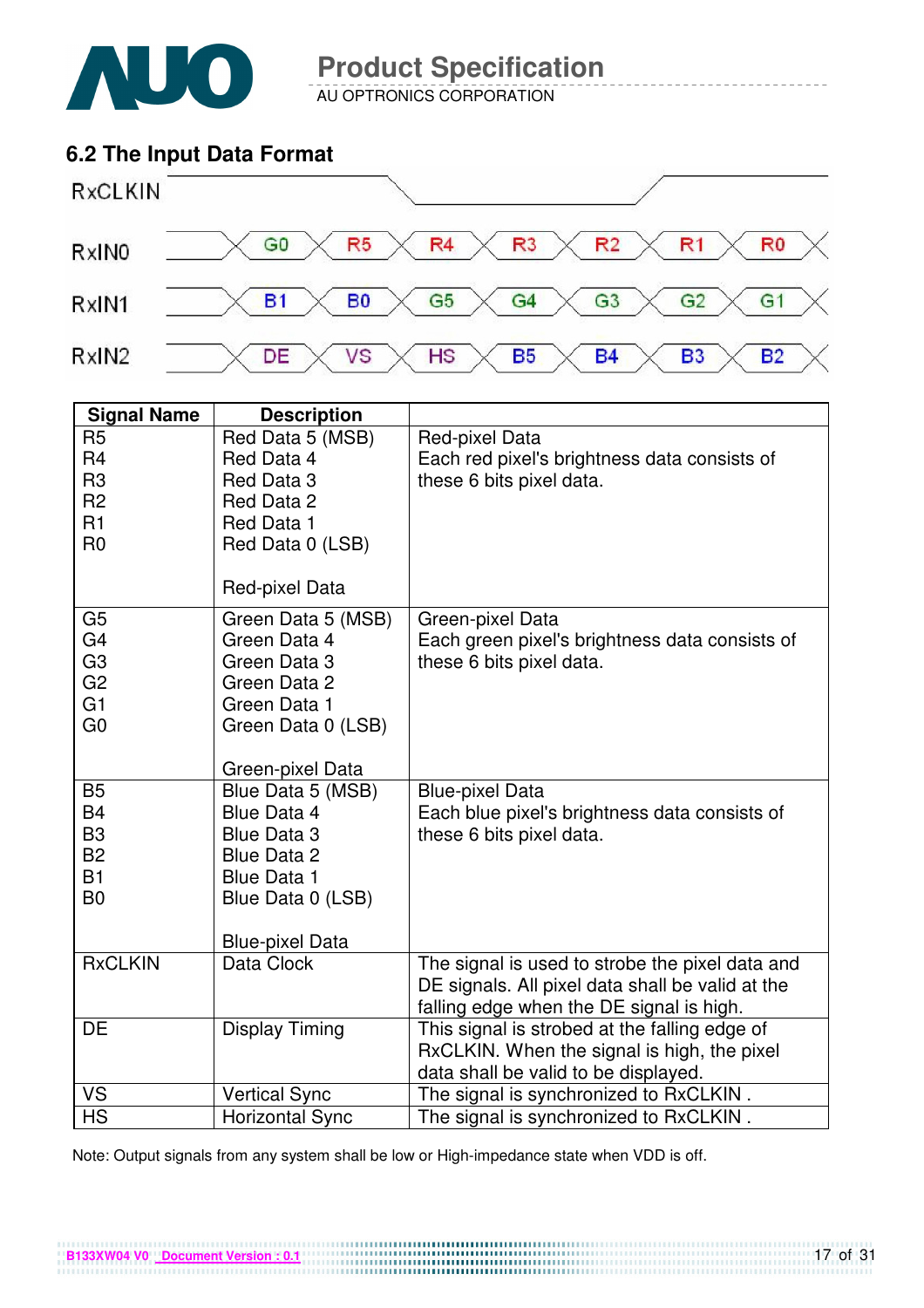

### **6.3 Integration Interface Requirement**

#### **6.3.1 Connector Description**

Physical interface is described as for the connector on module.

These connectors are capable of accommodating the following signals and will be following components.

| <b>Connector Name / Designation</b> | <b>For Signal Connector</b>       |
|-------------------------------------|-----------------------------------|
| Manufacturer                        | <b>IPEX or Compatible</b>         |
| Type / Part Number                  | IPEX 20455-040E-12R or Compatible |
| <b>Mating Housing/Part Number</b>   | IPEX 20453-040T-11or Compatible   |

#### **6.3.2 Pin Assignment**

LVDS is a differential signal technology for LCD interface and high speed data transfer device.

| PIN#           | <b>Signal Name</b> | <b>Description</b>                                    |
|----------------|--------------------|-------------------------------------------------------|
| 1              | <b>NC</b>          | No Connection (Reserve)                               |
| $\overline{c}$ | <b>VDD</b>         | Power Supply +3.3V                                    |
| 3              | <b>VDD</b>         | Power Supply +3.3V                                    |
| 4              | <b>VEDID</b>       | EDID +3.3V Power                                      |
| 5              | <b>NC</b>          | No Connect (Reserve)                                  |
| 6              | <b>CLK EDID</b>    | <b>EDID Clock Input</b>                               |
| $\overline{7}$ | DAT EDID           | <b>EDID Data Input</b>                                |
| 8              | RxOIN0-            | -LVDS Differential Data INPUT(Odd R0-R5,G0)           |
| 9              | RxOIN0+            | +LVDS Differential Data INPUT(Odd R0-R5,G0)           |
| 10             | <b>VSS</b>         | Ground                                                |
| 11             | RxOIN1-            | -LVDS Differential Data INPUT(Odd G1-G5,B0-B1)        |
| 12             | RxOIN1+            | +LVDS Differential Data INPUT(Odd G1-G5,B0-B1)        |
| 13             | <b>VSS</b>         | Ground                                                |
| 14             | RxOIN2-            | -LVDS Differential Data INPUT(Odd B2-B5,HS,VS,DE)     |
| 15             | RxOIN2+            | +LVDS Differential Data INPUT (Odd B2-B5, HS, VS, DE) |
| 16             | <b>VSS</b>         | Ground                                                |
| 17             | RxOCKIN-           | -LVDS Odd Differential Clock INPUT                    |
| 18             | RxOCKIN+           | -LVDS Odd Differential Clock INPUT                    |
| 19             | <b>NC</b>          | No connection                                         |
| 20             | <b>NC</b>          | No connection                                         |
| 21             | <b>NC</b>          | No connection                                         |
| 22             | <b>NC</b>          | No connection                                         |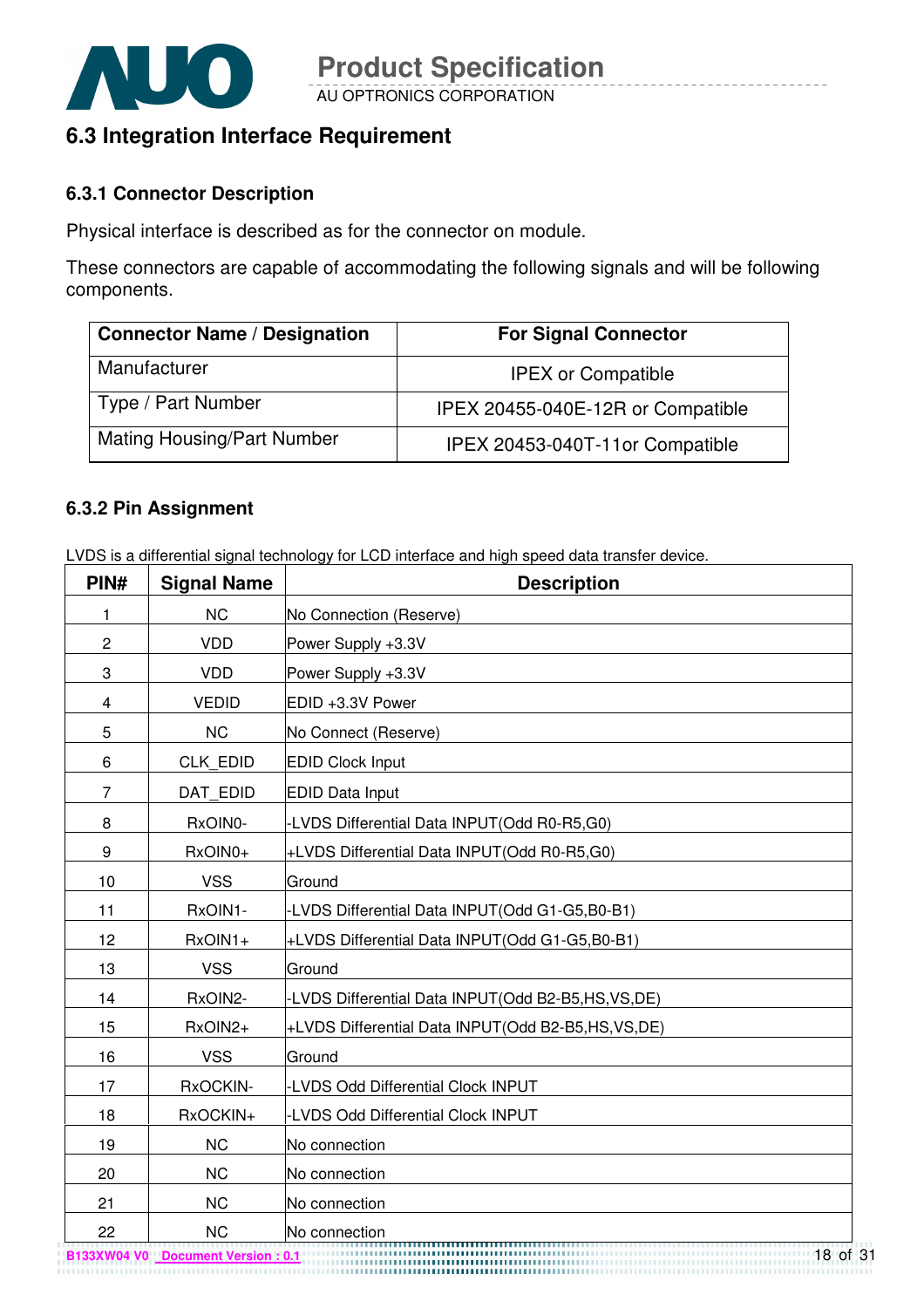

AU OPTRONICS CORPORATION

| 23 | <b>NC</b>       | No connection                      |
|----|-----------------|------------------------------------|
| 24 | <b>NC</b>       | No connection                      |
| 25 | NC              | No connection                      |
| 26 | NC              | No connection                      |
| 27 | NC              | No connection                      |
| 28 | NC              | No connection                      |
| 29 | NC              | No connection                      |
| 30 | <b>NC</b>       | No connection                      |
| 31 | VLED_GND        | <b>LED Ground</b>                  |
| 32 | <b>VLED GND</b> | <b>LED Ground</b>                  |
| 33 | <b>VLED GND</b> | <b>LED Ground</b>                  |
| 34 | NC              | No Connection (Reserve)            |
| 35 | <b>VPWM EN</b>  | PWM logic input level              |
| 36 | VLED EN         | LED enable input level             |
| 37 | DCR_EN          | Dynamic Contrast Ratio Input Level |
| 38 | <b>VLED</b>     | LED Power Supply 6V-21V            |
| 39 | <b>VLED</b>     | LED Power Supply 6V-21V            |
| 40 | <b>VLED</b>     | LED Power Supply 6V-21V            |



Note1: Input signals shall be low or High-impedance state when VDD is off.

**B133XW04 V0 Document Version : 0.1**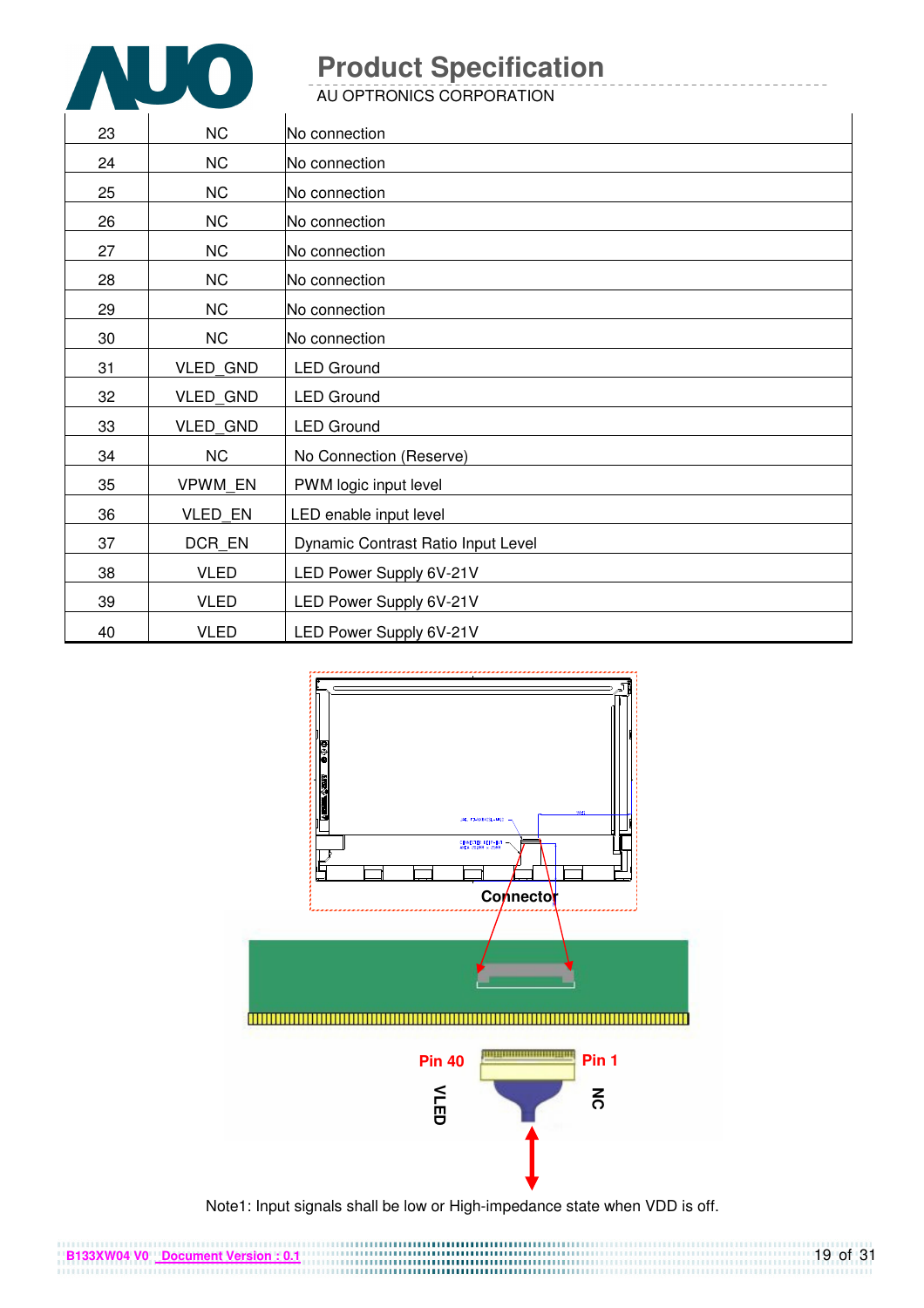

AU OPTRONICS CORPORATION

#### **6.4.1 Timing Characteristics**

Basically, interface timings should match the 1366x768 /60Hz manufacturing guide line timing.

| <b>Parameter</b>       |                 | Symbol                     | Min. | Typ.                         | Max. | Unit                        |
|------------------------|-----------------|----------------------------|------|------------------------------|------|-----------------------------|
| <b>Frame Rate</b>      |                 |                            | ---  | 60                           | ---  | Hz                          |
| <b>Clock frequency</b> |                 | $1/T_{\text{Clock}}$       | 65   | 69.3                         | 80   | <b>MHz</b>                  |
|                        | <b>Period</b>   | ${\sf T}_{\lor}$           | 776  | 800                          | 1000 |                             |
| <b>Vertical</b>        | <b>Active</b>   | $T_{VD}$                   |      | $\mathsf{T}_{\mathsf{Line}}$ |      |                             |
| <b>Section</b>         | <b>Blanking</b> | $T_{VB}$                   | 8    | 32                           | 323  |                             |
|                        | <b>Period</b>   | $\mathsf{T}_\mathsf{H}$    | 1426 | 1562                         | 2000 |                             |
| <b>Horizontal</b>      | <b>Active</b>   | $\mathsf{T}_{\mathsf{HD}}$ |      | 1366                         |      | $\mathbf{T}_{\text{Clock}}$ |
| <b>Section</b>         | <b>Blanking</b> | $\textsf{T}_{\sf HB}$      | 60   | 196                          | 634  |                             |

Note : DE mode only

#### **6.4.2 Timing diagram**

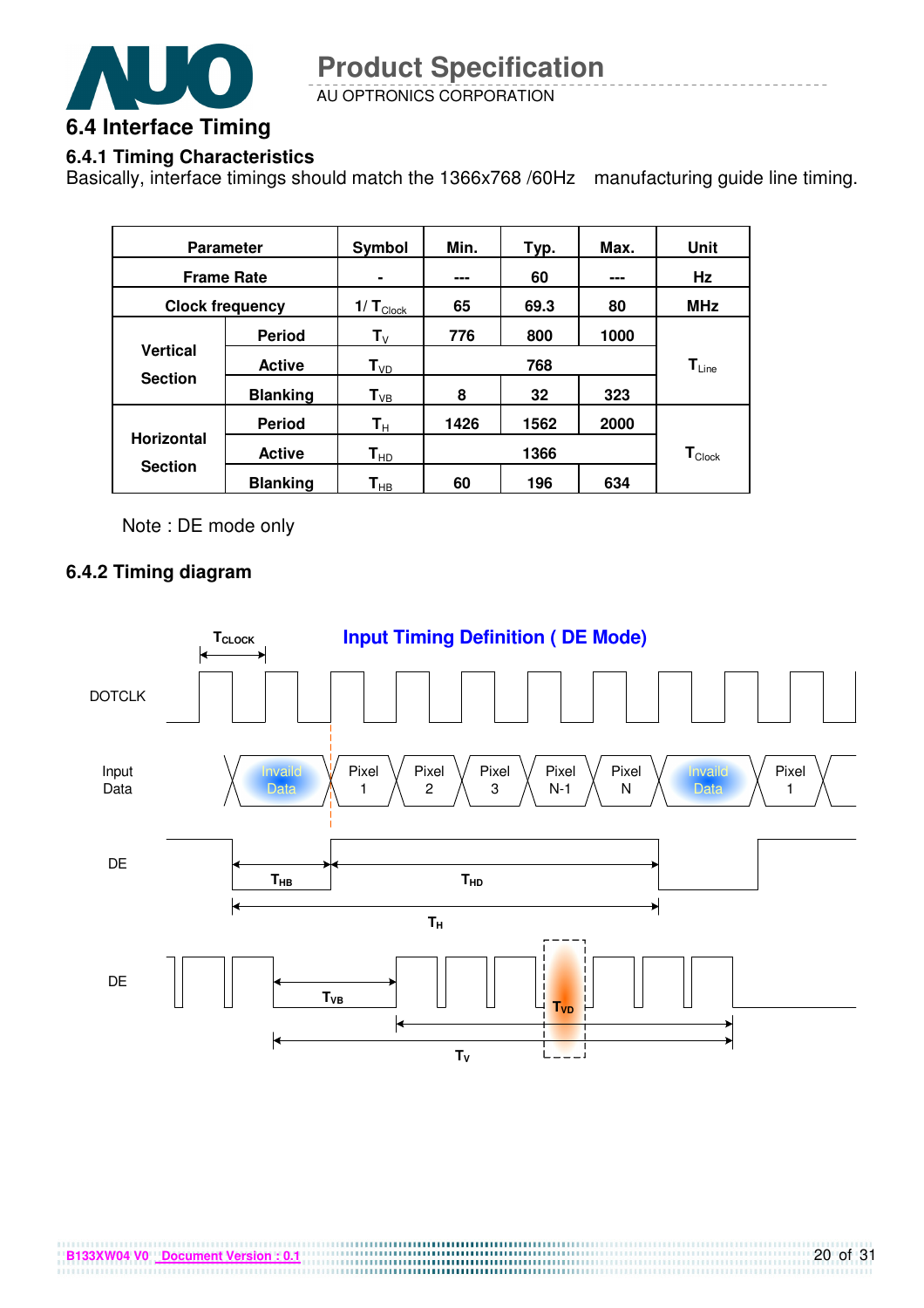

#### **6.5 Power ON/OFF Sequence**

**B133XW04 V0 Document Version : 0.1**

Power on/off sequence is as follows. Interface signals and LED on/off sequence are also shown in the chart. Signals from any system shall be Hi-Z state or low level when VDD is off



| <b>Power Sequence Timing</b> |       |      |              |  |  |
|------------------------------|-------|------|--------------|--|--|
|                              | Value |      |              |  |  |
| <b>Parameter</b>             | Min.  | Max. | <b>Units</b> |  |  |
| T <sub>1</sub>               | 0.5   | 10   |              |  |  |
| T <sub>2</sub>               | 0     | 50   |              |  |  |
| T <sub>3</sub>               | 200   | ۰    |              |  |  |
| <b>T4</b>                    | 200   |      |              |  |  |
| T <sub>5</sub>               | 0     | 50   |              |  |  |
| T <sub>6</sub>               | 0     | 10   | ms           |  |  |
| T7                           | 500   |      |              |  |  |
| T <sub>8</sub>               | 10    |      |              |  |  |
| T9                           | 0     | 180  |              |  |  |
| <b>T10</b>                   | 0     | 180  |              |  |  |
| <b>T11</b>                   | 10    |      |              |  |  |
| T <sub>12</sub>              | 0.5   | 10   |              |  |  |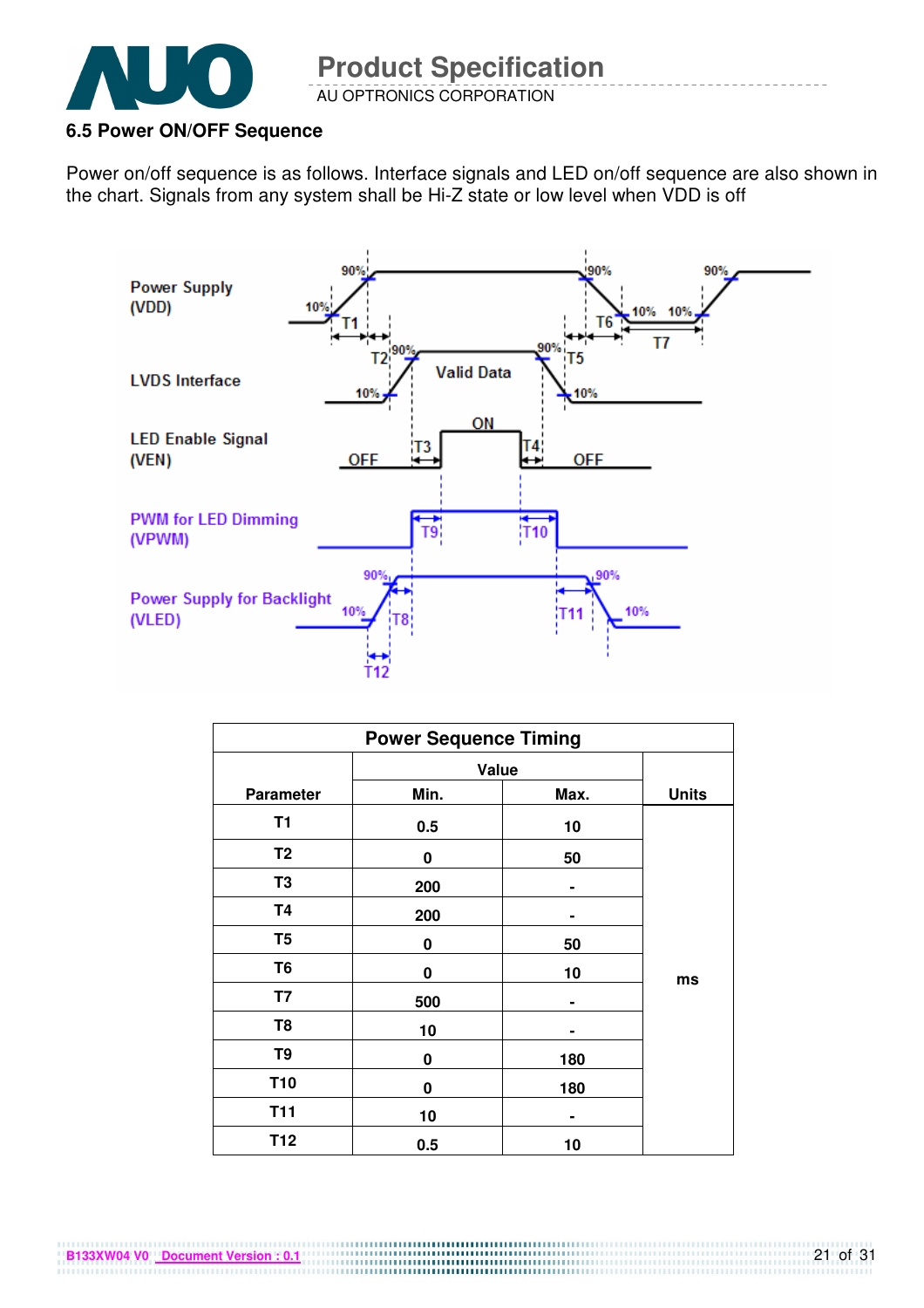

# **7. Panel Reliability Test**

### **7.1 Vibration Test**

**Test Spec:** 

- **•** Test method: Non-Operation
- Acceleration: 1.5 G
- Frequency: 10 500Hz Random
- Sweep: 30 Minutes each Axis (X, Y, Z)

#### **7.2 Shock Test**

**Test Spec:** 

- **•** Test method: Non-Operation
- Acceleration: 220 G, Half sine wave
- Active time: 2 ms
- ! Pulse: X,Y,Z .one time for each side

### **7.3 Reliability Test**

| <b>Items</b>                                | <b>Required Condition</b>                        | <b>Note</b> |
|---------------------------------------------|--------------------------------------------------|-------------|
| <b>Temperature</b><br><b>Humidity Bias</b>  | Ta= 40℃, 90%RH, 300h                             |             |
| <b>High Temperature</b><br><b>Operation</b> | $Ta = 50^{\circ}C$ , Dry, 300h                   |             |
| <b>Low Temperature</b><br><b>Operation</b>  | Ta= 0℃, 300h                                     |             |
| <b>High Temperature</b><br><b>Storage</b>   | Ta= 60℃, 35%RH, 300h                             |             |
| <b>Low Temperature</b><br><b>Storage</b>    | Ta= -20℃, 50%RH, 250h                            |             |
| <b>Thermal Shock</b><br>Test                | Ta=-20°C to 60°C, Duration at 30 min, 100 cycles |             |
| <b>ESD</b>                                  | Contact: ±8 KV                                   | Note 1      |
|                                             | Air: ±15 KV                                      |             |

 **Note1:** According to EN 61000-4-2 , ESD class B: Some performance degradation allowed. Self-recoverable. No data lost, No hardware failures.

**Remark:** MTBF (Excluding the LED): 30,000 hours with a confidence level 90%

**B133XW04 V0 Document Version : 0.1**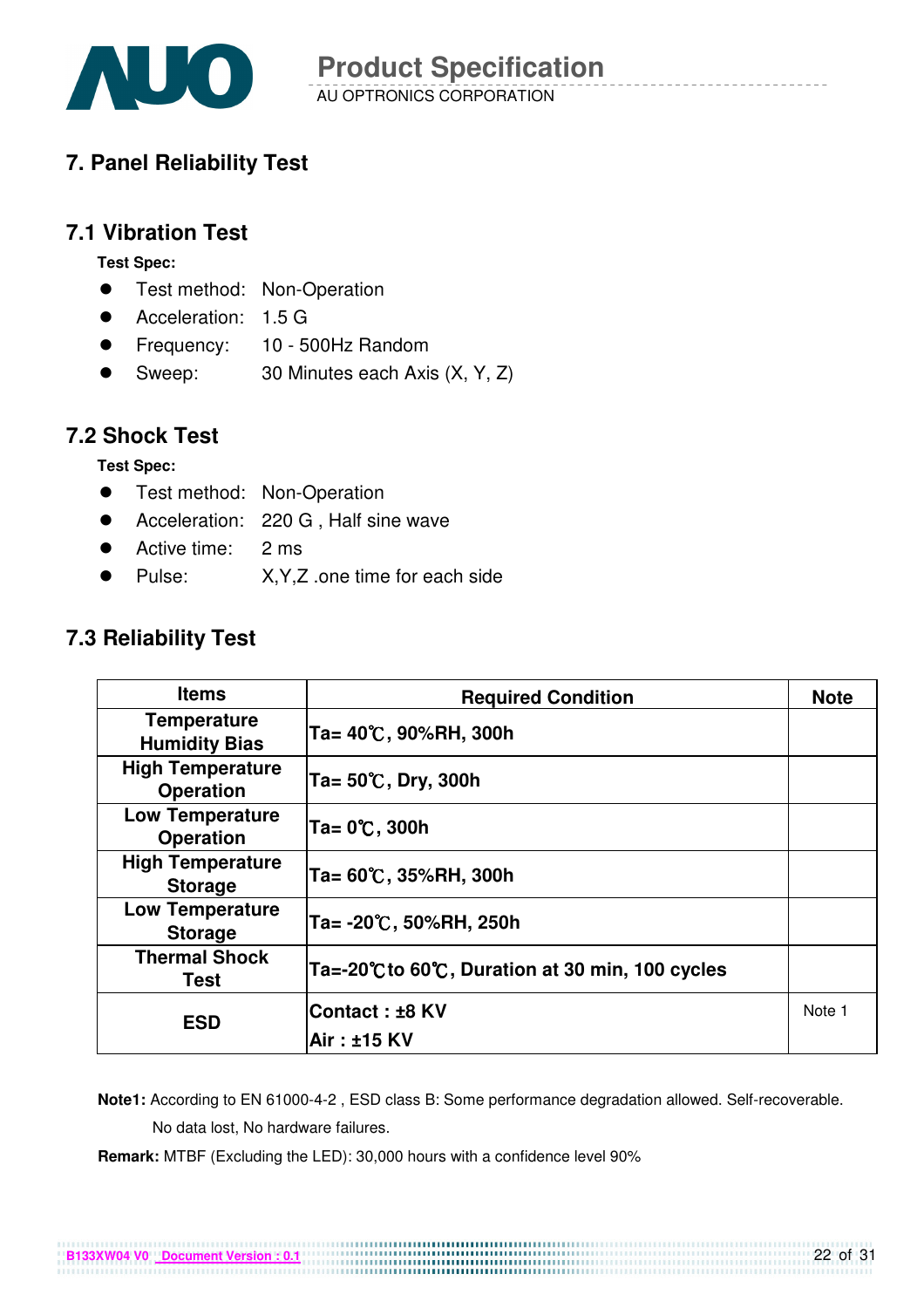

AU OPTRONICS CORPORATION

### **8. Mechanical Characteristics**

### **8.1 LCM Outline Dimension**

# **8.1.1 Standard Front View**

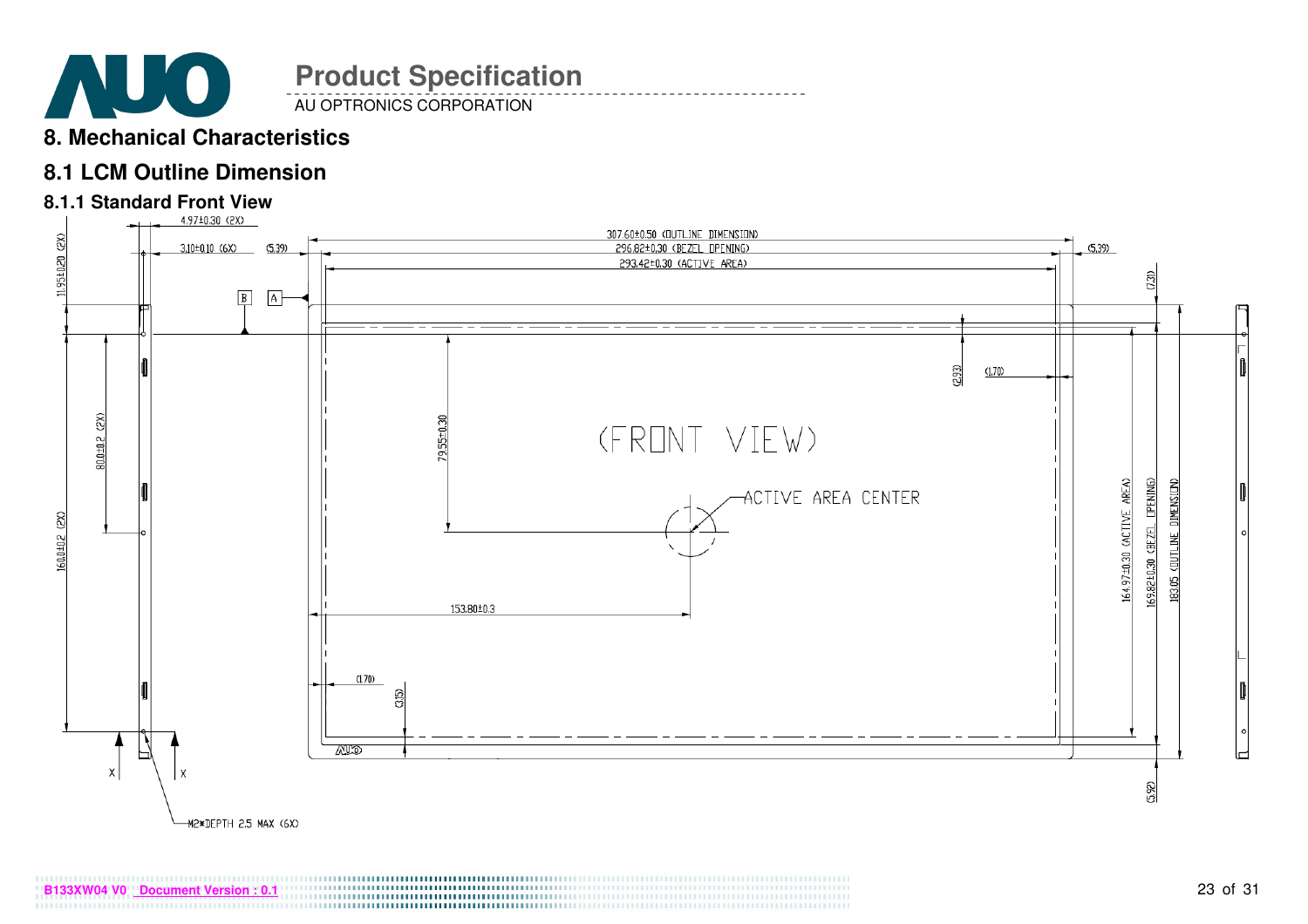

**B133XW04 V0 Document Version : 0.1**

#### **8.1.2 Standard Rear View & Key components remark and remind**

Prevention damage the IC, connector, Capacitor…., we recommend your design (Ex: cable, rib, hardness parts) far away those section those have remarked at this drawing.



Note: Prevention IC damage, IC positions not allowed any overlap over these areas.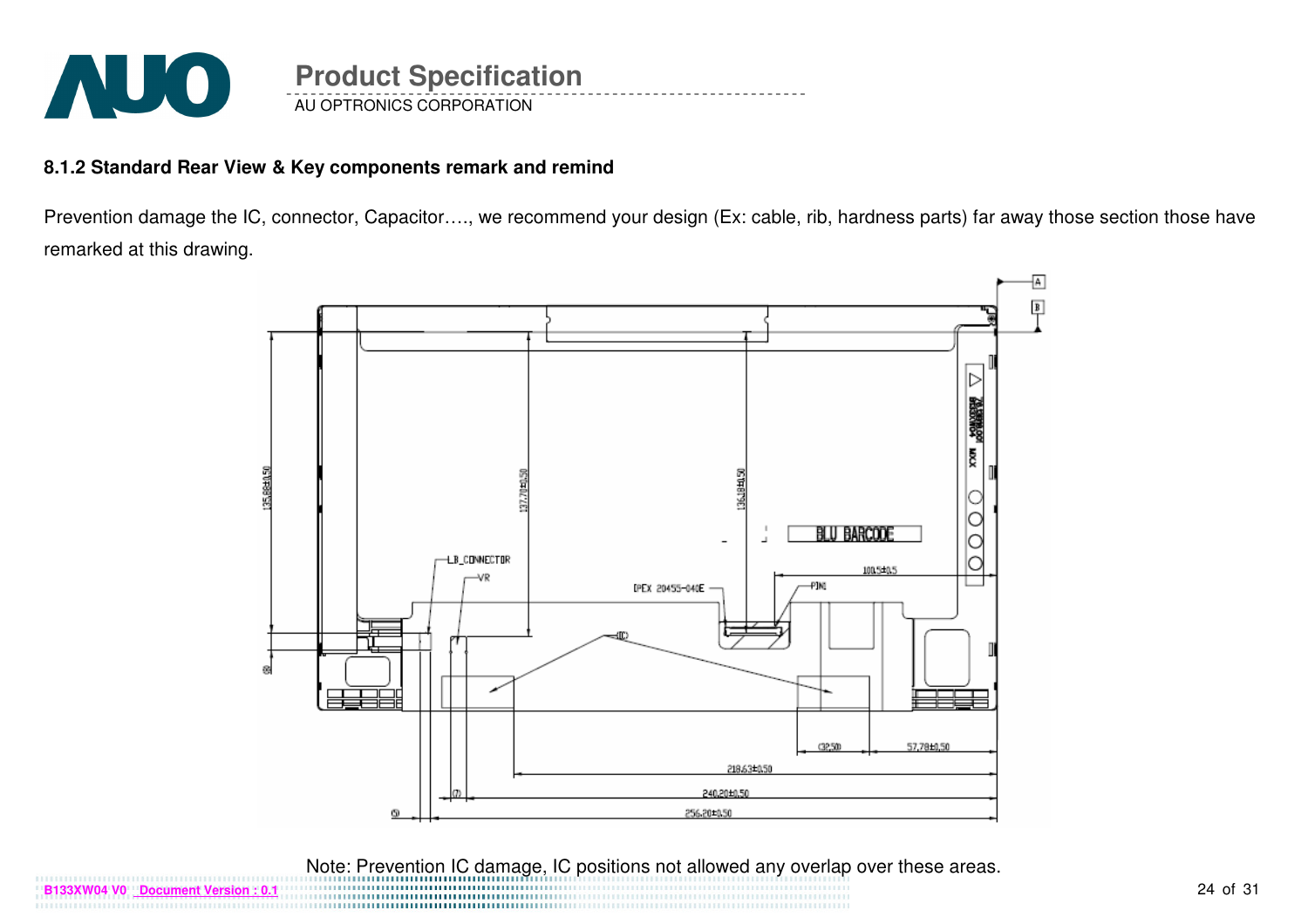

AU OPTRONICS CORPORATION

#### **8.2 Screw Hole Depth and Center Position**

Maximum Screw penetration from side surface is 2.6± 0.3 mm

The center of screw hole center location is  $3.1 \pm 0.2$  mm from front surface

Screw Torque: Maximum 2.5 kgf-cm

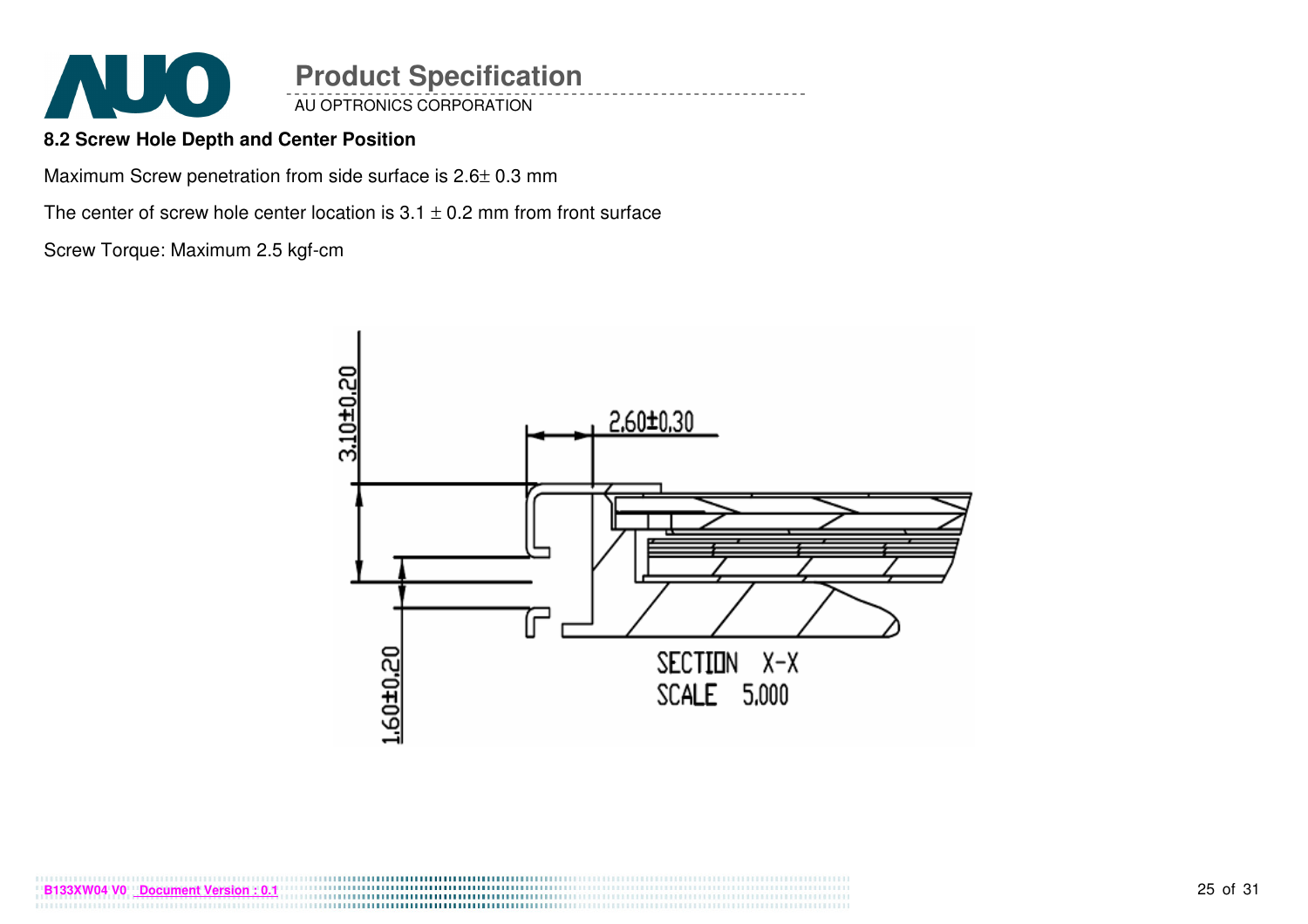

AU OPTRONICS CORPORATION **Product Specification** 

**9. Shipping and Package**

# **9.1 Shipping Label Format**



**B133XW04 V0** Document Version : 0.1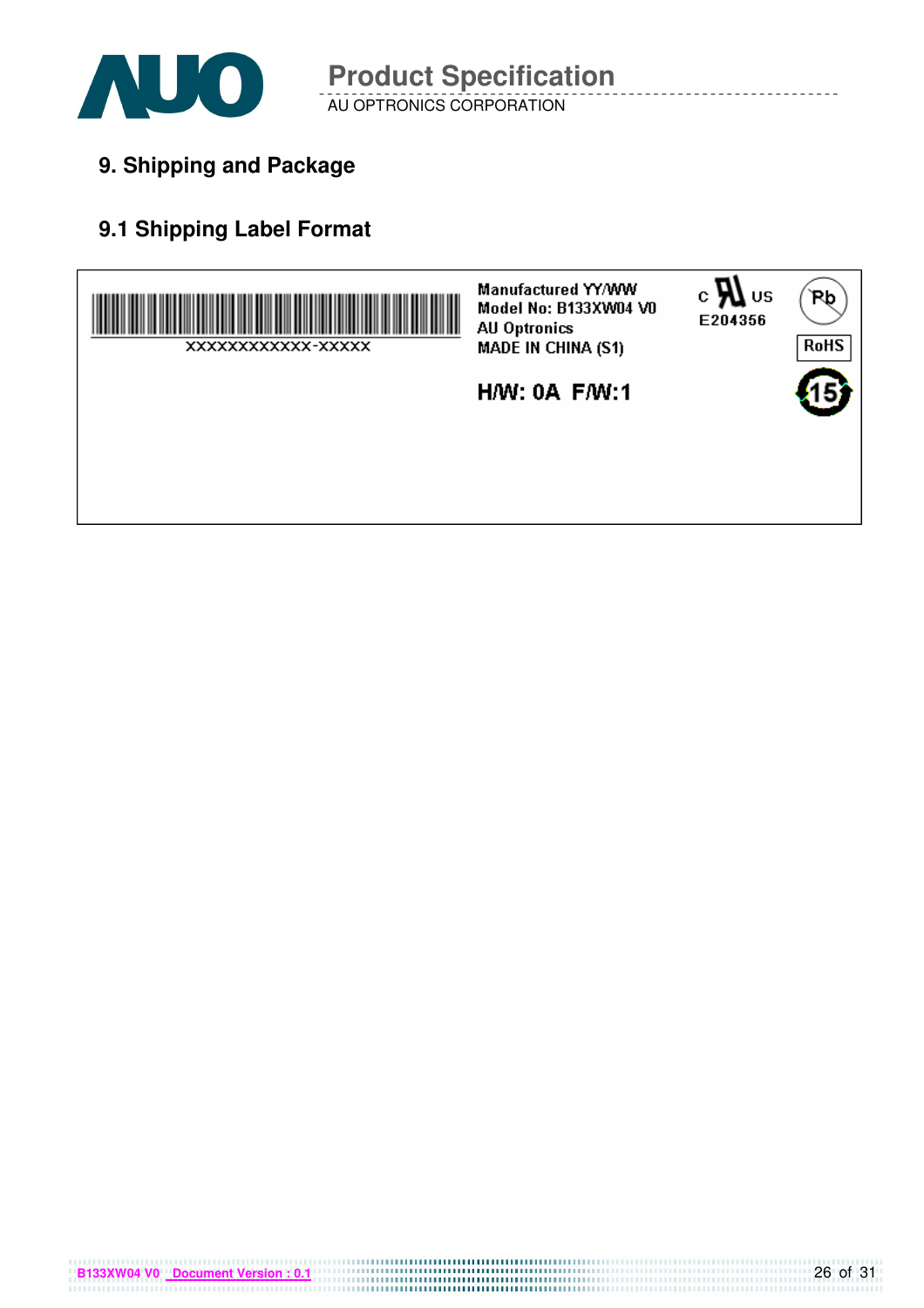

AU OPTRONICS CORPORATION

The outside dimension of carton is 437 (L) mm x 359 (W) mm x 285 (H) mm



# **9.3 Shipping Package of Palletizing Sequence**

**B133XW04 V0 Document Version** 



,,,,,,,,,,,,,,,,,,,,,,,,,,,,,,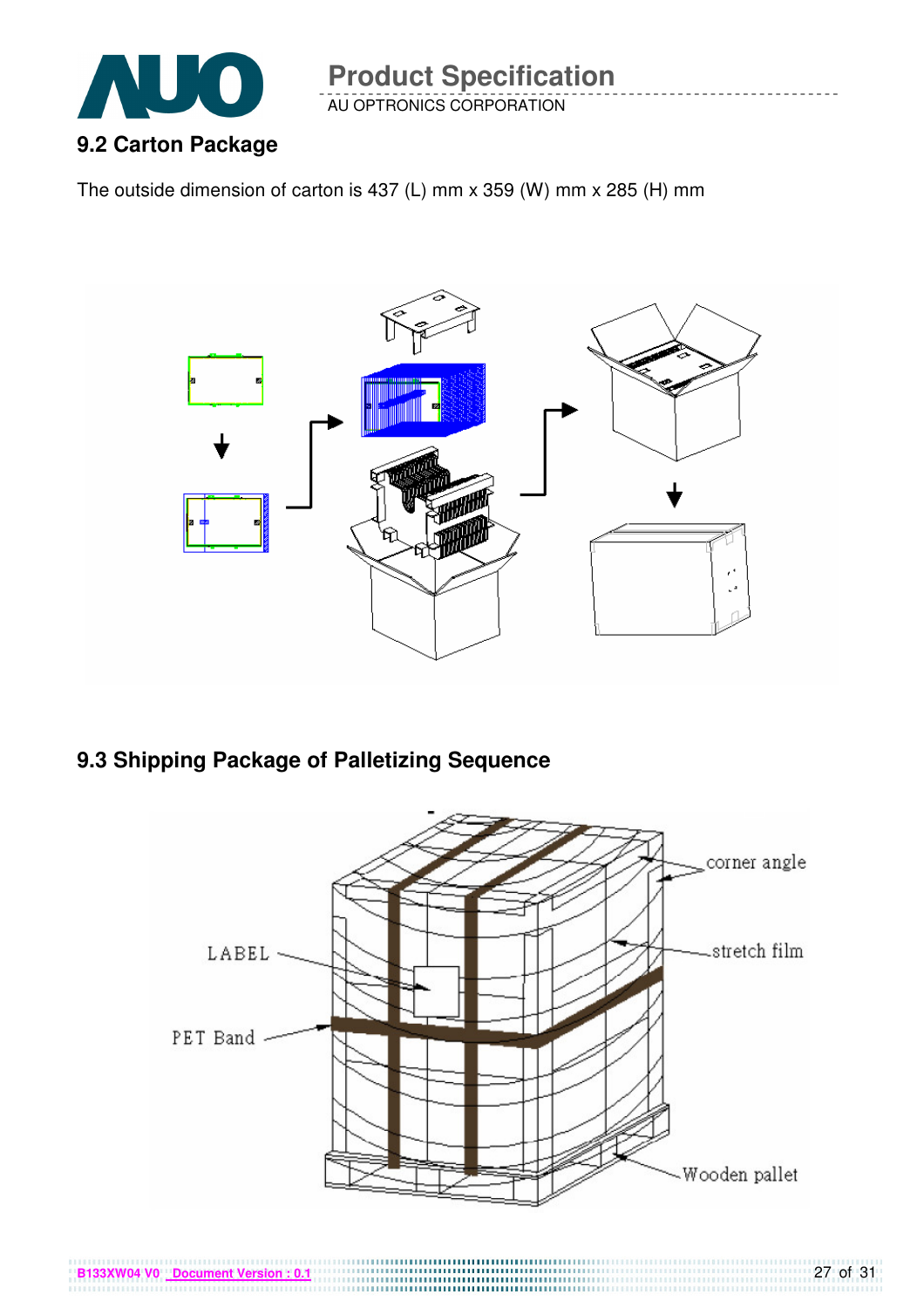

AU OPTRONICS CORPORATION

# **10. Appendix: EDID Description**

| <b>Address</b> | <b>FUNCTION</b>                                | Value      | Value      | Value      | <b>Note</b> |
|----------------|------------------------------------------------|------------|------------|------------|-------------|
| <b>HEX</b>     |                                                | <b>HEX</b> | <b>BIN</b> | <b>DEC</b> |             |
| 00             | Header                                         | $00\,$     | 00000000   | 0          |             |
| 01             |                                                | FF         | 11111111   | 255        |             |
| 02             |                                                | <b>FF</b>  | 11111111   | 255        |             |
| 03             |                                                | FF         | 11111111   | 255        |             |
| 04             |                                                | <b>FF</b>  | 11111111   | 255        |             |
| 05             |                                                | <b>FF</b>  | 11111111   | 255        |             |
| 06             |                                                | <b>FF</b>  | 11111111   | 255        |             |
| 07             |                                                | 00         | 00000000   | 0          |             |
| 08             | EISA Manuf. Code LSB                           | 06         | 00000110   | 6          |             |
| 09             | Compressed ASCII                               | AF         | 10101111   | 175        |             |
| 0A             | Product Code                                   | 2C         | 00101100   | 44         |             |
| 0B             | hex, LSB first                                 | 40         | 01000000   | 64         |             |
| 0C             | 32-bit ser #                                   | 00         | 00000000   | 0          |             |
| 0D             |                                                | 00         | 00000000   | 0          |             |
| 0E             |                                                | 00         | 00000000   | 0          |             |
| 0F             |                                                | 00         | 00000000   | 0          |             |
| 10             | Week of manufacture                            | $00\,$     | 00000000   | 0          |             |
| 11             | Year of manufacture                            | 14         | 00010100   | 20         |             |
| 12             | EDID Structure Ver.                            | 01         | 00000001   | 1          |             |
| 13             | EDID revision #                                | 03         | 00000011   | 3          |             |
| 14             | Video input def. (digital I/P, non-TMDS, CRGB) | 80         | 10000000   | 128        |             |
| 15             | Max H image size<br>(rounded to cm)            | 1D         | 00011101   | 29         |             |
| 16             | Max V image size (rounded to cm)               | 10         | 00010000   | 16         |             |
| 17             | Display Gamma (=(gamma*100)-100)               | 78         | 01111000   | 120        |             |
|                | Feature support (no DPMS, Active OFF, RGB,     |            |            |            |             |
| 18             | tmg Blk#1)                                     | 0A         | 00001010   | 10         |             |
| 19             | Red/green low bits (Lower 2:2:2:2 bits)        | 15         | 00010101   | 21         |             |
| 1A             | Blue/white low bits (Lower 2:2:2:2 bits)       | 85         | 10000101   | 133        |             |
| 1B             | Red x (Upper 8 bits)                           | 97         | 10010111   | 151        |             |
| 1C             | Red y/ highER 8 bits                           | 58         | 01011000   | 88         |             |
| 1D             | Green x                                        | 53         | 01010011   | 83         |             |
| <b>1E</b>      | Green y                                        | 8A         | 10001010   | 138        |             |
| 1F             | Blue x                                         | 26         | 00100110   | 38         |             |
| 20             | Blue y                                         | 25         | 00100101   | 37         |             |
| 21             | White x                                        | 50         | 01010000   | 80         |             |
| 22             | White y                                        | 54         | 01010100   | 84         |             |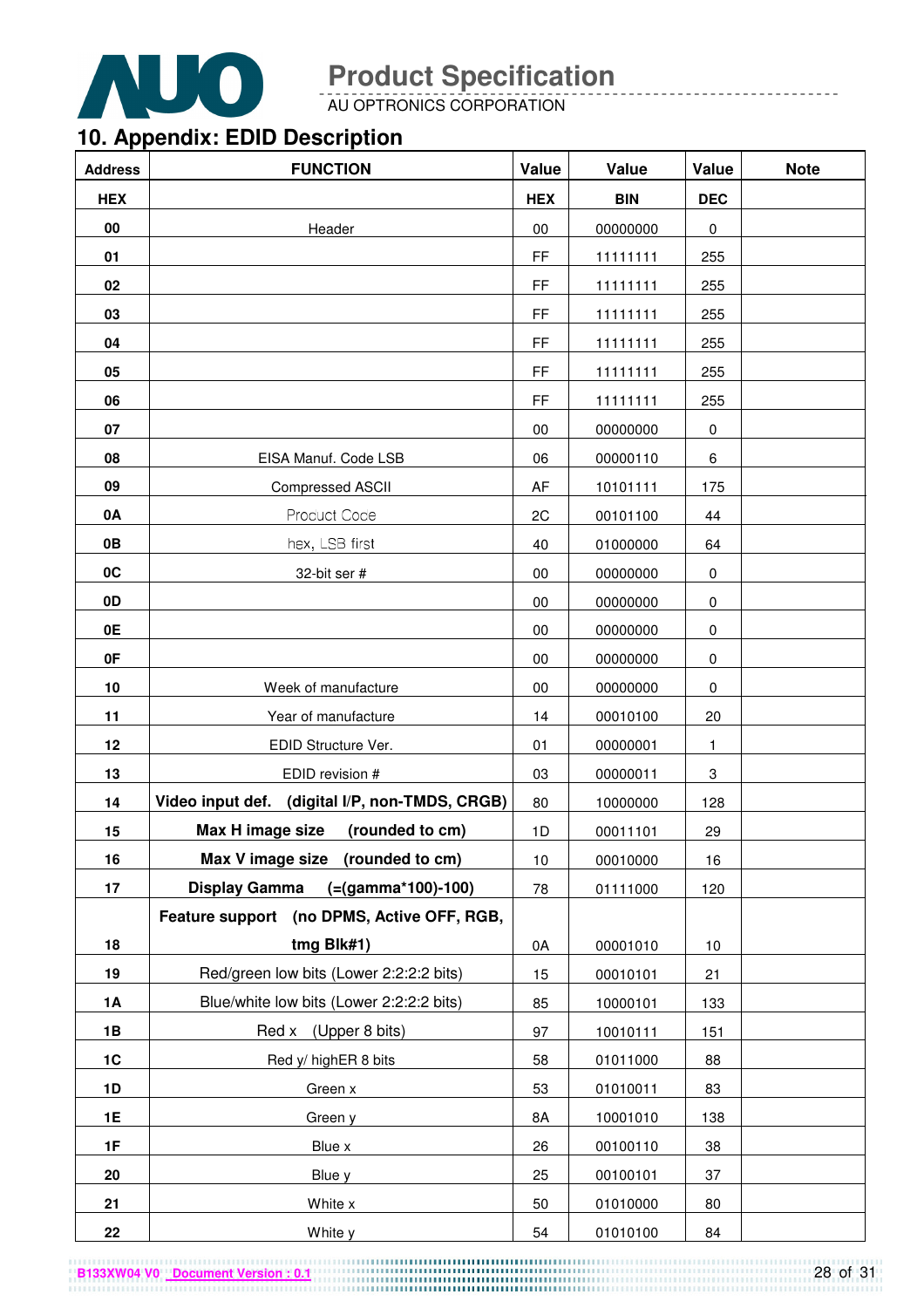

AU OPTRONICS CORPORATION

| 23 | Established timing 1                              | 00     | 00000000 | 0   |  |
|----|---------------------------------------------------|--------|----------|-----|--|
| 24 | Established timing 2                              | 00     | 00000000 | 0   |  |
| 25 | Established timing 3                              | 00     | 00000000 | 0   |  |
| 26 | Standard timing #1                                | 01     | 00000001 | 1   |  |
| 27 |                                                   | 01     | 00000001 | 1   |  |
| 28 | Standard timing #2                                | 01     | 00000001 | 1   |  |
| 29 |                                                   | 01     | 00000001 | 1   |  |
| 2A | Standard timing #3                                | 01     | 00000001 | 1   |  |
| 2B |                                                   | 01     | 00000001 | 1   |  |
| 2C | Standard timing #4                                | 01     | 00000001 | 1   |  |
| 2D |                                                   | 01     | 00000001 | 1   |  |
| 2E | Standard timing #5                                | 01     | 00000001 | 1   |  |
| 2F |                                                   | 01     | 00000001 | 1   |  |
| 30 | Standard timing #6                                | 01     | 00000001 | 1   |  |
| 31 |                                                   | 01     | 00000001 | 1   |  |
| 32 | Standard timing #7                                | 01     | 00000001 | 1   |  |
| 33 |                                                   | 01     | 00000001 | 1   |  |
| 34 | Standard timing #8                                | 01     | 00000001 | 1   |  |
| 35 |                                                   | 01     | 00000001 | 1   |  |
| 36 | Pixel Clock/10000<br>LSB                          | 12     | 00010010 | 18  |  |
| 37 | Pixel Clock/10000<br><b>USB</b>                   | 1B     | 00011011 | 27  |  |
| 38 | Horz active Lower 8bits                           | 56     | 01010110 | 86  |  |
| 39 | Horz blanking Lower 8bits                         | 5A     | 01011010 | 90  |  |
| 3A | HorzAct:HorzBlnk<br>Upper 4:4 bits                | 50     | 01010000 | 80  |  |
| 3B | Vertical Active Lower 8bits                       | $00\,$ | 00000000 | 0   |  |
| 3C | <b>Vertical Blanking</b><br>Lower 8bits           | 19     | 00011001 | 25  |  |
| 3D | Vert Act: Vertical Blanking<br>(upper 4:4 bit)    | 30     | 00110000 | 48  |  |
| 3E | HorzSync. Offset                                  | 30     | 00110000 | 48  |  |
| 3F | HorzSync.Width                                    | 20     | 00100000 | 32  |  |
| 40 | VertSync.Offset: VertSync.Width                   | 36     | 00110110 | 54  |  |
| 41 | Horz‖ Sync Offset/Width Upper 2bits               | $00\,$ | 00000000 | 0   |  |
| 42 | Horizontal Image Size Lower 8bits                 | 25     | 00100101 | 37  |  |
| 43 | Vertical Image Size Lower 8bits                   | A4     | 10100100 | 164 |  |
| 44 | Horizontal & Vertical Image Size (upper 4:4 bits) | 10     | 00010000 | 16  |  |
| 45 | Horizontal Border (zero for internal LCD)         | $00\,$ | 00000000 | 0   |  |
| 46 | Vertical Border (zero for internal LCD)           | $00\,$ | 00000000 | 0   |  |
|    | Signal (non-intr, norm, no stero, sep sync, neg   |        |          |     |  |
| 47 | pol)                                              | 18     | 00011000 | 24  |  |
| 48 | Detailed timing/monitor                           | $00\,$ | 00000000 | 0   |  |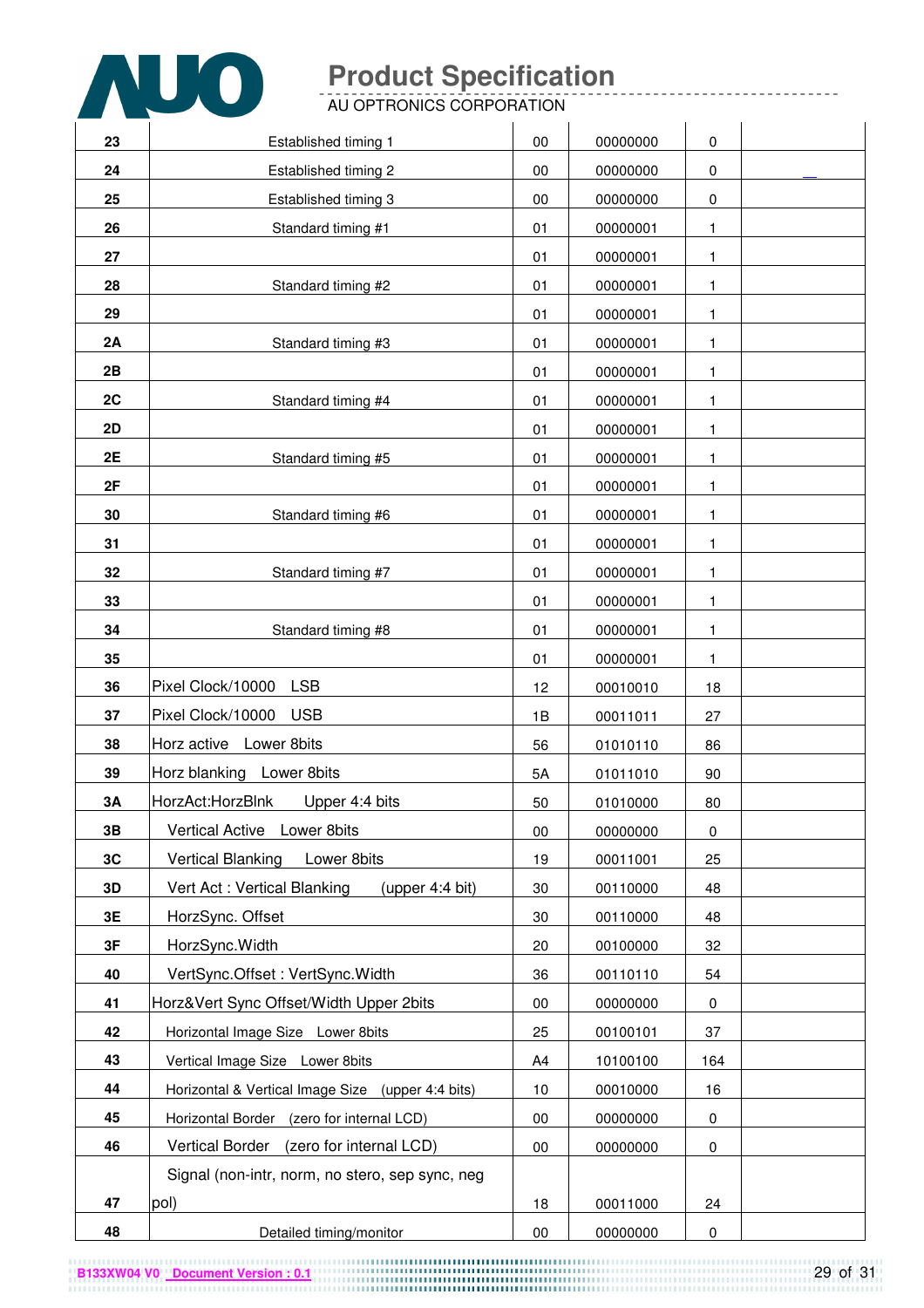

AU OPTRONICS CORPORATION

| 49        | descriptor #2           | $00\,$ | 00000000 | $\pmb{0}$ |             |
|-----------|-------------------------|--------|----------|-----------|-------------|
| <b>4A</b> |                         | 00     | 00000000 | $\pmb{0}$ |             |
| 4B        |                         | 0F     | 00001111 | 15        |             |
| 4C        |                         | 00     | 00000000 | $\pmb{0}$ |             |
| 4D        |                         | 00     | 00000000 | $\pmb{0}$ |             |
| 4E        |                         | 00     | 00000000 | $\pmb{0}$ |             |
| 4F        |                         | $00\,$ | 00000000 | $\pmb{0}$ |             |
| 50        |                         | $00\,$ | 00000000 | $\pmb{0}$ |             |
| 51        |                         | 00     | 00000000 | $\pmb{0}$ |             |
| 52        |                         | 00     | 00000000 | $\pmb{0}$ |             |
| 53        |                         | 00     | 00000000 | $\pmb{0}$ |             |
| 54        |                         | $00\,$ | 00000000 | $\pmb{0}$ |             |
| 55        |                         | $00\,$ | 00000000 | $\pmb{0}$ |             |
| 56        |                         | 00     | 00000000 | $\pmb{0}$ |             |
| 57        |                         | $00\,$ | 00000000 | $\pmb{0}$ |             |
| 58        |                         | $00\,$ | 00000000 | $\pmb{0}$ |             |
| 59        |                         | 20     | 00100000 | 32        |             |
| 5A        | Detailed timing/monitor | $00\,$ | 00000000 | $\pmb{0}$ |             |
| 5B        | descriptor #3           | 00     | 00000000 | $\pmb{0}$ |             |
| 5C        |                         | $00\,$ | 00000000 | $\pmb{0}$ |             |
| 5D        |                         | FE.    | 11111110 | 254       |             |
| 5E        |                         | $00\,$ | 00000000 | $\pmb{0}$ |             |
| $5F$      | Manufacture             | 41     | 01000001 | 65        | A           |
| 60        | Manufacture             | 55     | 01010101 | 85        | U           |
| 61        | Manufacture             | 4F     | 01001111 | 79        | $\mathsf O$ |
| 62        |                         | 0A     | 00001010 | $10$      |             |
| 63        |                         | 20     | 00100000 | 32        |             |
| 64        |                         | 20     | 00100000 | 32        |             |
| 65        |                         | $20\,$ | 00100000 | 32        |             |
| 66        |                         | 20     | 00100000 | 32        |             |
| 67        |                         | 20     | 00100000 | 32        |             |
| 68        |                         | 20     | 00100000 | 32        |             |
| 69        |                         | 20     | 00100000 | 32        |             |
| 6A        |                         | 20     | 00100000 | 32        |             |
| 6B        |                         | 20     | 00100000 | 32        |             |
| 6C        | Detailed timing/monitor | $00\,$ | 00000000 | $\pmb{0}$ |             |
| 6D        | descriptor #4           | $00\,$ | 00000000 | $\pmb{0}$ |             |
| 6E        |                         | $00\,$ | 00000000 | $\pmb{0}$ |             |
| 6F        |                         | FE     | 11111110 | 254       |             |